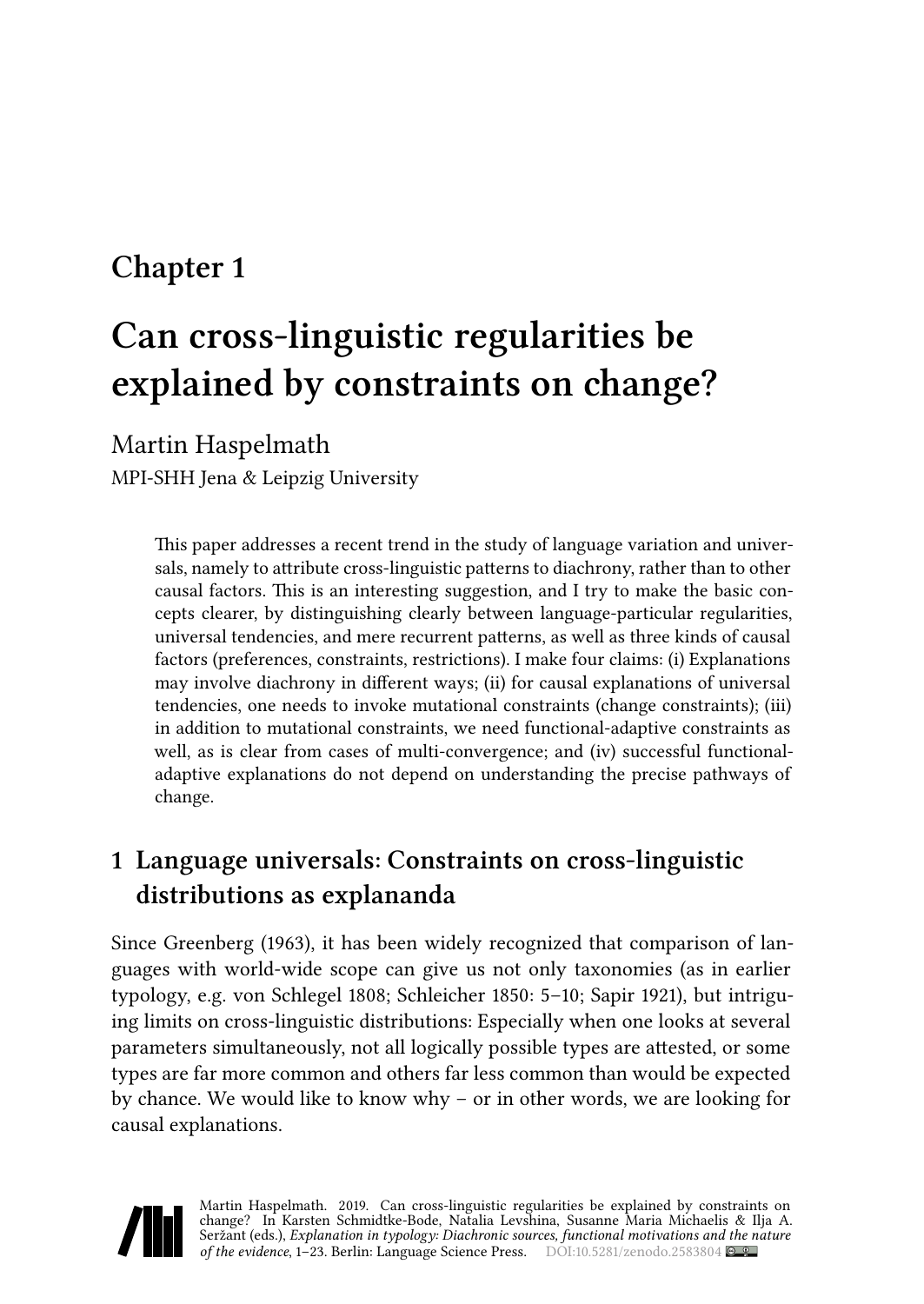Since at least [Chomsky \(1981\)](#page-18-0), many generative grammarians have also been interested in cross-linguistic regularities, and have often interpreted them as following from innate principles of Universal Grammar (UG) and their parametric variation. Others have tended to prefer functional explanations of universals (e.g. [Comrie 1989;](#page-18-1) [Stassen 1985;](#page-21-2) [Dixon 1994;](#page-19-1) [Dik 1997;](#page-19-2) [Hawkins 2014](#page-20-0)), but these authors have likewise appealed primarily to general principles of language and sometimes have even adopted the term "universal grammar" [\(Keenan & Comrie](#page-20-1) [1977](#page-20-1); [Foley & Van Valin 1984](#page-19-3); [Stassen 1985\)](#page-21-2).

In contrast to these two dominant approaches of the 1970s–1990s, there is an alternative view, according to which the explanation for universals of language structure comes from diachrony. The first well-known author in this tradition is [Greenberg \(1969\)](#page-19-4), who stated that "[s]ynchronic regularities are merely the consequence of [diachronic] forces" (1969: 186). A straightforward example of the explanatory role of diachrony is the generalization that in languages with prepositions, the possessor generally follows the possessed nounpossessive construction, while in languages with postpositions, it generally precedes it([Green](#page-19-0)[berg](#page-19-0)'s (1963) Universal 2; [Dryer 1992](#page-19-5)). This can be explained on the basis of the diachronic regularity that new adpositions generally arise from possessed nouns in processes of grammaticalization([Lehmann 2015\[1982\]](#page-20-2): §3.4.1; [Bybee 1988](#page-17-0): 353– 354; [Collins 2019](#page-18-2); [Dryer 2019](#page-19-6) [both in this volume]). For example, English *because (of)* comes from  $b\gamma$  + *cause (of)*. Since the order of the elements remains stable in grammaticalization, we have an explanation for the fact that the possessed noun and the adposition tend to occur in the same position in languages.

The view that the explanation of language universals comes (at least sometimes) from diachrony has apparently been gaining ground over the last decade and a half. The early papers by [Greenberg \(1969](#page-19-4); [1978](#page-20-3)) and [Bybee \(1988\)](#page-17-0) represented minority views (though [Givón 1979](#page-19-7) and [Lehmann 2015\[1982\]](#page-20-2) discussed diachronic change extensively and contributed to giving it a prominent place in functional-typological linguistics). Prominent papers in this vein in more recent years are [Aristar \(1991\)](#page-17-1), [Anderson \(2005](#page-17-2); [2008;](#page-17-3) [2016](#page-17-4)), [Cristofaro \(2012;](#page-18-3) [2013;](#page-18-4) [2014](#page-18-5)), [Creissels \(2008\),](#page-18-6) [Gildea & Zúñiga \(2016\)](#page-19-8), and in phonology, [Blevins \(2004\)](#page-17-5) is a book-length study that adopts a similar approach (see also [Blevins 2006](#page-17-6)). The following are a few key quotations from some of these papers (and from some others):

(1) a. "The question for typology is perhaps not what kinds of system are possible, but what kinds of change are possible."([Timberlake 2003](#page-21-3): 195)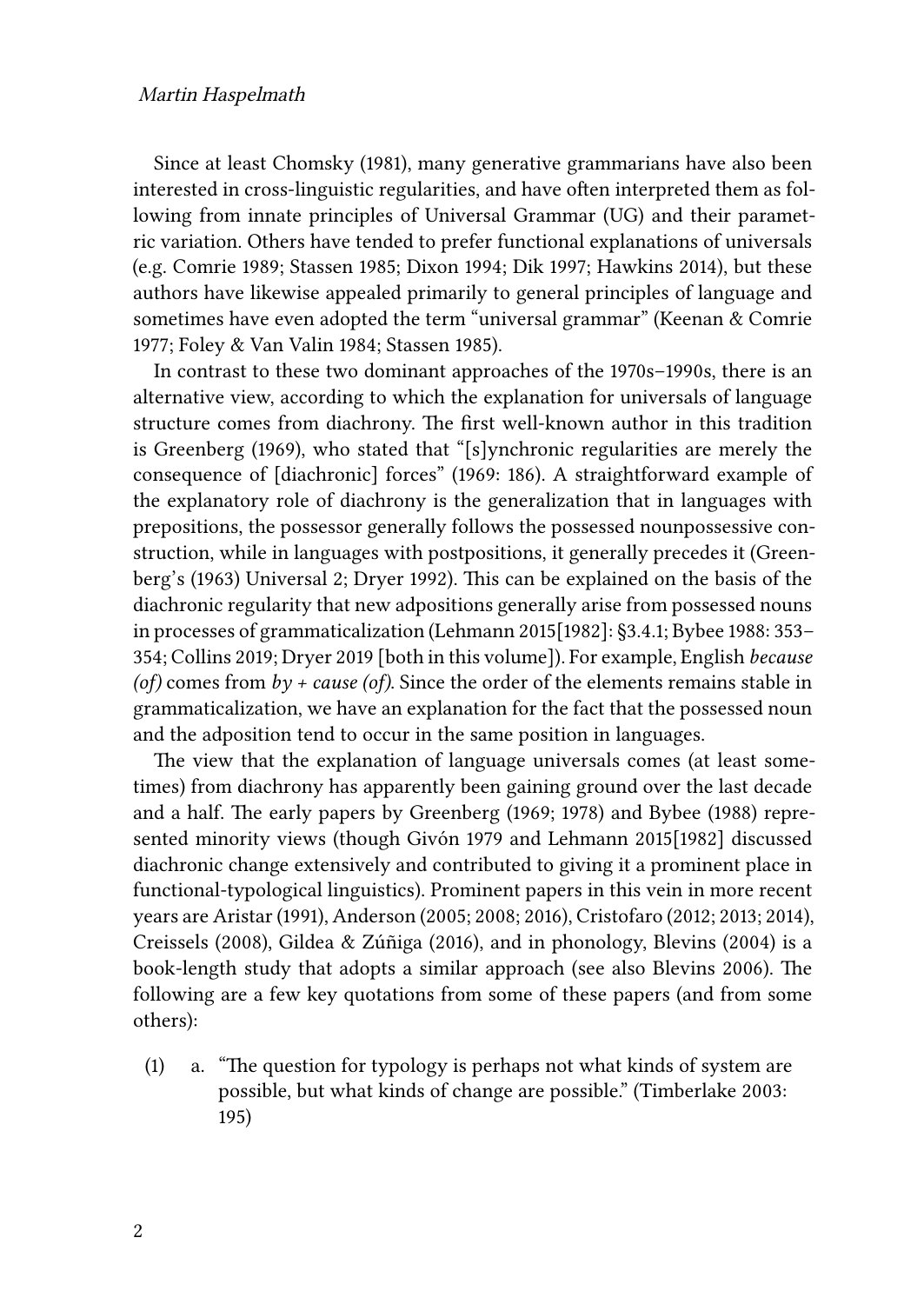- b. "recurrent synchronic sound patterns are a direct reflection of their diachronic origins, and, more specifically, … regular phonetically based sound change is the common source of recurrent sound patterns" [\(Blevins 2006:](#page-17-6) 119–120)
- c. "statistical universals are not really synchronic in nature, but are rather the result of underlying diachronic mechanisms that cause languages to change in preferred or 'natural' ways" [\(Bickel et al. 2015:](#page-17-7) 29)
- d. "there are no (or at least very few) substantive universals of language, and the regularities arise from common paths of diachronic change having their basis in factors outside of the defining properties of the set of cognitively accessible grammars"([Anderson 2016:](#page-17-4) 11)

This paper has two major goals: First, I would like to contribute to conceptual clarification, sorting out what kinds of claims have been made and what terms have been used for which kinds of phenomena (§[2](#page-3-0)).

Second, I argue that there are two ways in which diachrony and universals may interact: Some cross-linguistic generalizations are due to change constraints, as envisaged by the authors in (1), but others are due to functional-adaptive constraints. More specifically, I want to make four points:

- The notion of "diachronic explanation" is too vague, because explanations may involve diachrony in rather different ways ([§3](#page-7-0)).
- Universal tendencies cannot be explained by common pathways of change, only by change constraints, or what I call mutational constraints (§[4](#page-9-0)).
- Multi-convergence clearly shows that functional-adaptive constraints are needed in order to explain at least some cross-linguistic regularities (§[5](#page-11-0)).
- Functional-adaptive explanations do not depend on understanding the pathways of change, though knowing about the pathways illuminates the explanations ([§6](#page-12-0)).

Before arguing for these four points, I will discuss some technical terms in the next section, because there is often confusion between terms for languageparticular regularities ([§2.1\)](#page-3-1), cross-linguistic regularities (§[2.2\)](#page-4-0), and causal factors  $(S(2.3))$ .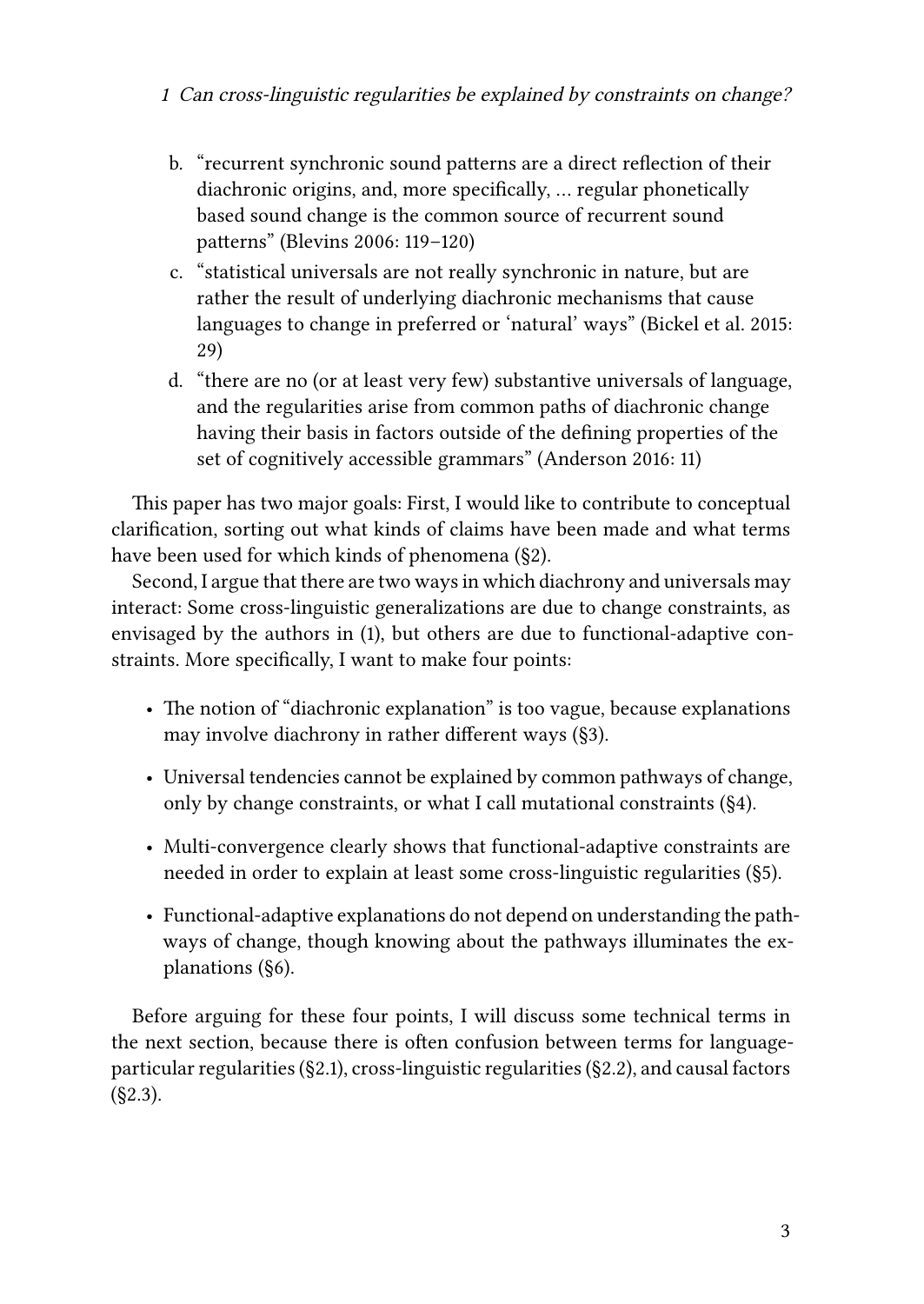# <span id="page-3-0"></span>**2 Regularities and causal factors: Concepts and technical terms**

General terms such as *restriction, constraint, preference, tendency, bias,* and *motivation* have been used in diverse and sometimes confusing ways by linguists. This section clarifies how these terms are used in the present paper, noting along the way what other meanings some of them have been given and what other terms have been used for (roughly) the same concepts. I distinguish between terms for regularities and terms for causal factors, and within the terms for regularities, I distinguish between language-particular and cross-linguistic regularities.

#### <span id="page-3-1"></span>**2.1 Language-particular regularities**

Regularities within a particular language can concern language use or the conventional language system. Regularities of language use are increasingly studied by corpus linguistics, and they are often thought to be at the root of system regularities, especially in what is often called a "usage-based" view([Bybee 2010\)](#page-18-7). However, regularities of use and system regularities are conceptually different, and linguists normally distinguish clearly between *parole* (language use) and *langue* (language system). In what follows, I focus on the systems of linguistic conventions.

For regularities within language systems, linguists normally use the general terms *rule* and *construction* (or *schema*). In addition, descriptive linguists use many other well-established class (or category) terms like *clause*, *noun phrase*, *suffix*, *dative case*, or terms for relations between constructions such as *alternation* or *derivation*. All of these relate to systems of particular languages.

The term *constraint* is sometimes applied to language-particular regularities, e.g. in constraint-based formalisms such as HPSG, and optimality theory also uses constraints for language-particular regularities. However, I will use this term exclusively for causal factors, as explained in [§2.3](#page-5-0) below.

Language-particular regularities can also be seen as "explanations", at least in the weak sense that they answer why-questions about lower-level regularities ("Why is there a Dative case on the object of this sentence? Because the verb's valency requires a Dative."). Statements of rules or constructions may thus be called "descriptive explanations" if one wishes. In this paper, however, I focus on causal explanations that help us explain the conventional systems of languages themselves.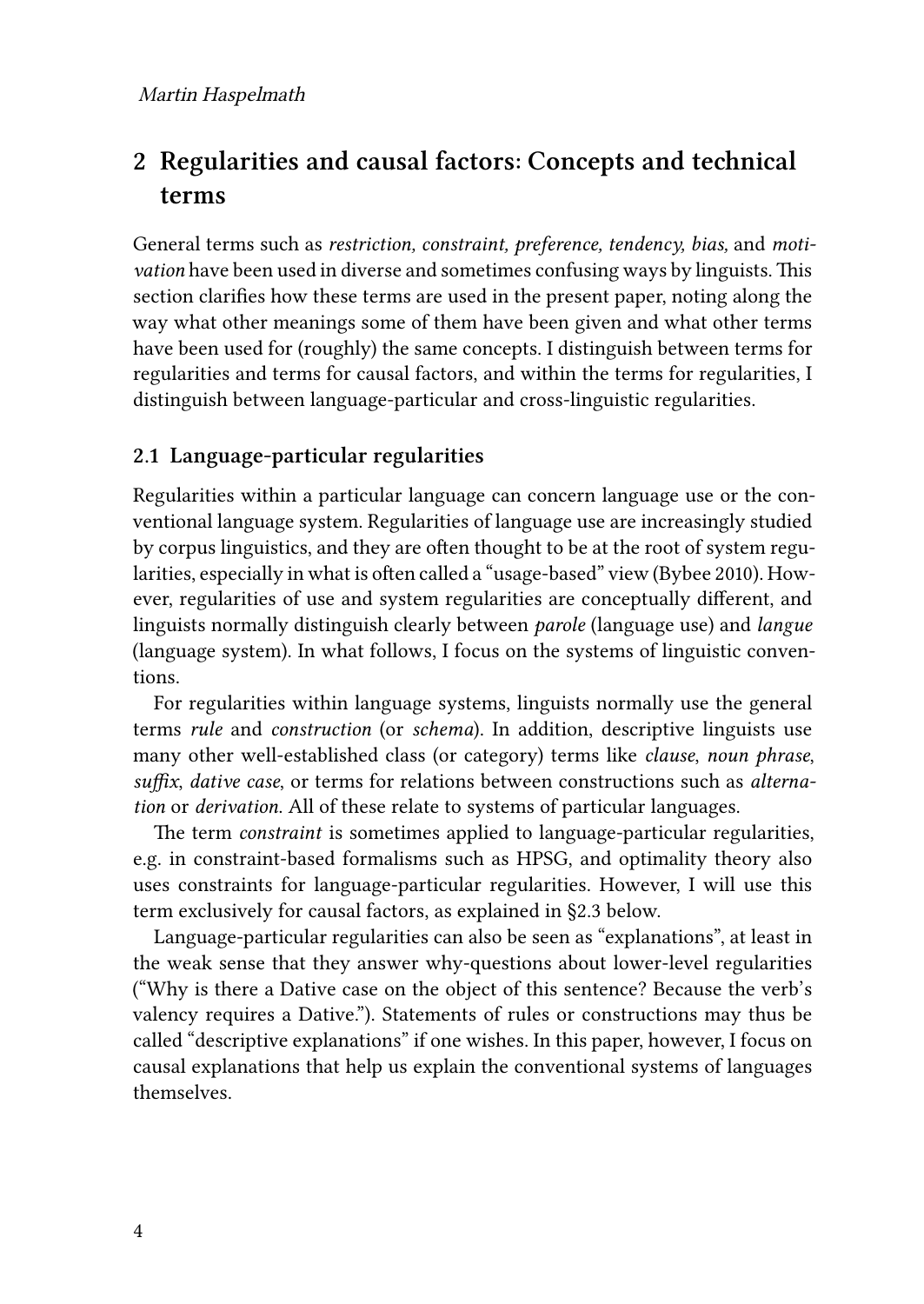#### <span id="page-4-0"></span>**2.2 Cross-linguistic regularities: Recurrent patterns and universal tendencies**

Cross-linguistic regularities are typically generalizations over language-particular regularities, $^1$  and I will distinguish two kinds of regularities here. On the one hand, similar phenomena may be found in different parts of the world, e.g. ejective consonants, or high vowel epenthesis, or optative mood forms, or func-tive markers [\(Creissels 2014](#page-18-8)). These are called RECURRENT PATTERNS. On the other hand, some regularities are so strong that we call them UNIVERSALS, because they occur with much greater than chance frequency. I also often use the term universal tendencies, because there is no claim that there are no exceptions.<sup>2</sup>

Recurrent patterns are not accidental similarities, in the sense that there must be something in the human condition that makes it possible for very similar linguistic categories to appear independently in languages that have no historical connection. However, the discovery of a recurrent pattern does not imply a claim about further languages.

By contrast, the discovery of a universal implies a claim about all other languages: If a universal holds (i.e. is found with much greater than chance frequency in a reasonably representative sample), it is claimed that it also holds in any other representative sample. Thus, claims of universal tendencies can be tested by examining data from the world's languages, while claims of recurrent patterns can only be strengthened by additional further observations, but neither confirmed nor disproven by additional data.

Universal tendencies need to be distinguished, in particular, from family-specific or region-specific trends, so they need to be based on a world-wide sample. A well-known example is the finding that in all major world regions, languages with OV order tend to have postpositions, and languages with VO order tend to have prepositions [\(Greenberg 1963:](#page-19-0) Universal 2; [Dryer 1992](#page-19-5): 83), even though many languages are exceptions. Another universal tendency is the limitation of nominal suppletion to the most frequent nouns([Vafaeian 2013\)](#page-22-1), even though many languages do not have nominal suppletion at all. We may even identify universal tendencies within patterns that are quite rare, e.g. universals of infixation([Yu 2007\)](#page-22-2), because universal tendencies can be implicational ("If a language has infixation, then…").

<sup>&</sup>lt;sup>1</sup>However, comparative corpus linguistics studies comparable corpora of language use, so there is no necessary connection between cross-linguistic comparison and the study of systems (as opposed to use).

 ${}^{2}$ Another term for a cross-linguistic distribution is [Bickel](#page-17-8)'s (2013) family bias, which means 'preponderance within a family'. Note that this use of *bias* is quite different from the more common use as in *cognitive bias* (e.g. [Tversky & Kahneman 1974](#page-22-3)); a term like *family tendency* would probably be more transparent.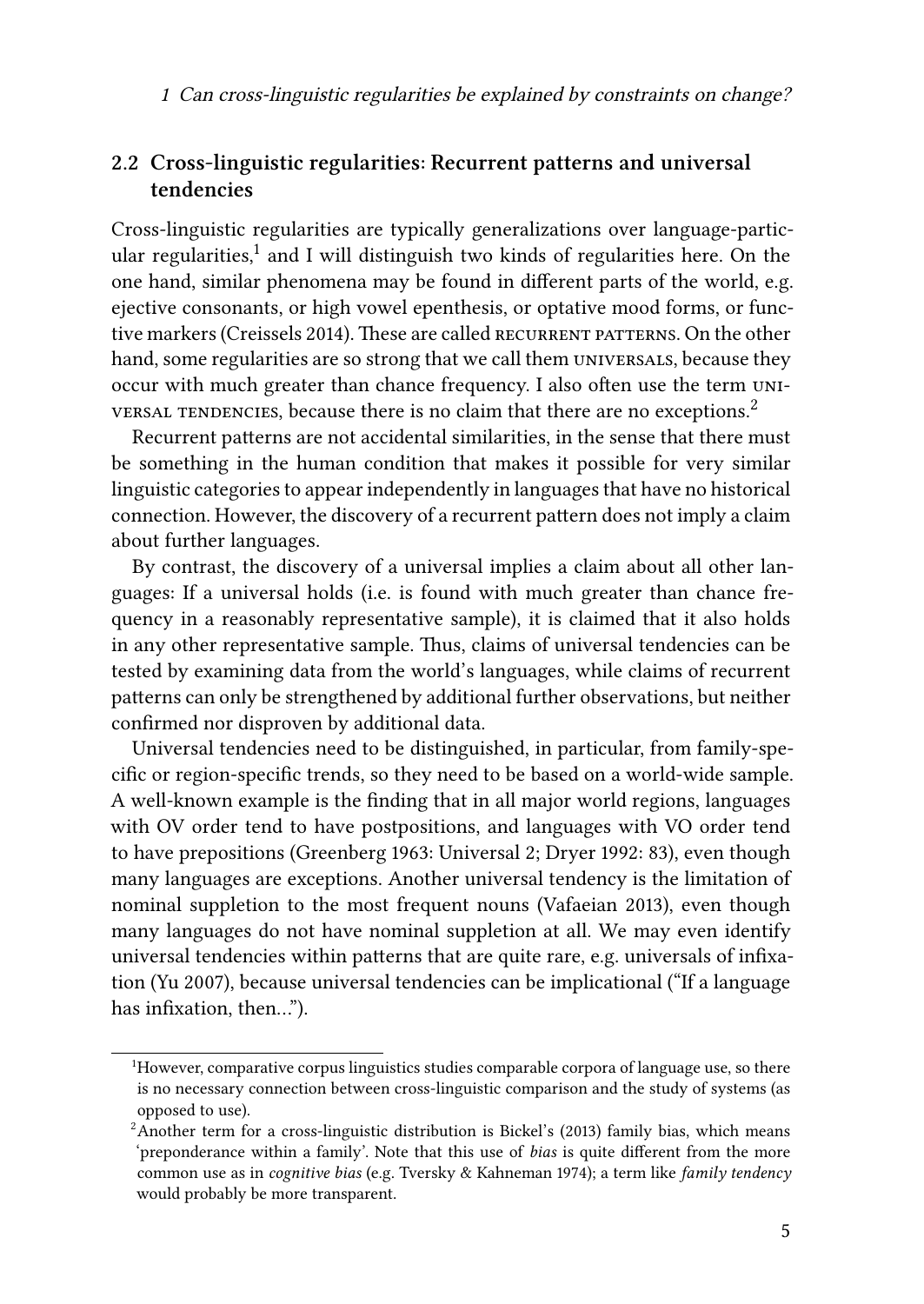Recurrent patterns, by contrast, are not associated with any kind of global claim, so they could be called *frequent patterns*, or *sporadic patterns*, depending on one's subjective assessment of their frequency. They are no doubt important for a complete account of human language, but they will be left aside in what follows, as it is not clear what causal factors might illuminate them.

#### <span id="page-5-0"></span>**2.3 Causal factors: Preferences, constraints, restrictions**

In addition to documenting language-particular systems and cross-linguistic distributions, we also want to know what might explain the distributions in causal terms. The explanatory devices are called *causal factors,* or *(system-external) motivations*, or *constraints*. Especially the latter term is short and relatively clear, so I will use it as the default term for a causal factor. (Two other terms that are used commonly as well, especially outside core linguistics, are *force* and *pressure*. It seems that all these terms are basically synonymous.)

If a constraint is very strong, it can also be called *restriction*, and if it is weaker, it can be called *preference.*3 This seems to be in line with much current usage in linguistics. There is thus no objective difference between restrictions, constraints and preferences, and we could use one of the three terms for all types of constraints. (This situation is similar to the cases of sporadic and frequent patterns, which are subjective sub-cases of recurrent patterns.)

Depending on the way in which they affect cross-linguistic distributions, here I distinguish four types of constraints (or restrictions, or preferences), which can be briefly characterized as in [\(2](#page-5-1)).

- <span id="page-5-1"></span>(2) a. *functional-adaptive constraints*: what facilitates communication (including processing) for speakers and hearers
	- b. *representational constraints*: what is innately preferred or necessary in the cognitive representation of language
	- c. *mutational constraints*: what is preferred or necessary in language change (= change constraints)
	- d. *acquisitional constraints*: what is preferred or necessary in acquisition by children

<sup>3</sup>Another term for system-external causal factors is *bias*, which is used in particular by psychologists for cognitive preferences. Typical biases seem to be quite weak, so that even detecting them is an important part of research. By contrast, linguists' constraints are often very strong, and controversy concerns primarily the nature (functional-adaptive, representational, mutational) and the interaction of the constraints.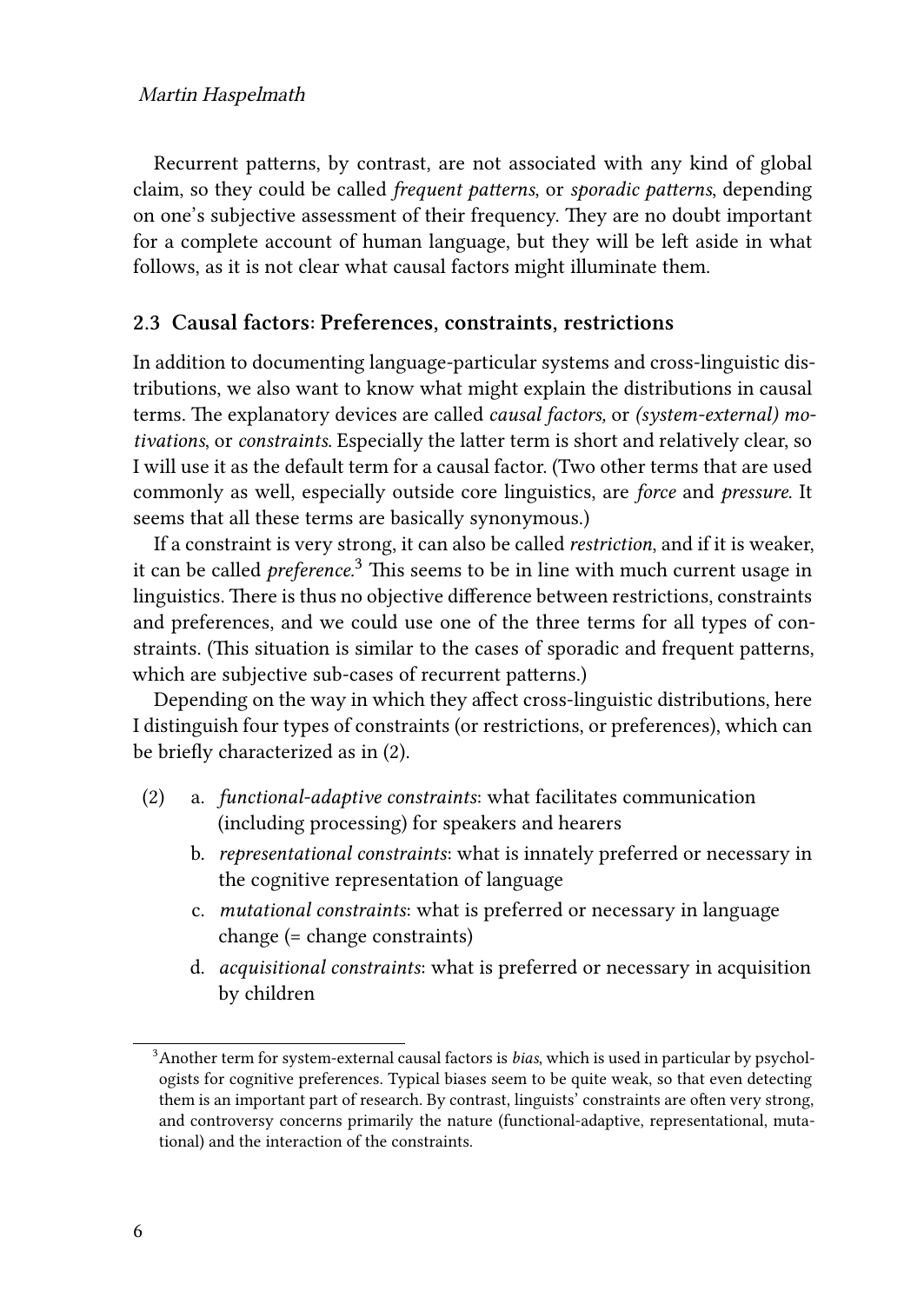FUNCTIONAL-ADAPTIVE CONSTRAINTS are the kinds of factors that have been invoked by functionalists to explain cross-linguistic distributions (e.g. [Tomlin 1986;](#page-21-4) [Malchukov 2008;](#page-21-5) [Hawkins 2014](#page-20-0); among many others). For example, phonological inventories favour five-vowel systems because these make the best use of the acoustic space [\(De Boer 2001\)](#page-19-9), and case systems favour overt ergatives for lowprominence nominals and overt accusatives for high-prominence nominals because of the association between roles and prominence status([Dixon 1994](#page-19-1)). These constraints are called *functional-adaptive* rather than merely *functional* to emphasize their role in explaining systems, not usage (the functioning of language). Functional linguists often focus on understanding the functioning of language in usage, but here my interest is in explaining how systems come to have properties that facilitate communication. $4 \text{ Good } (2008)$  uses the term "external explanation" in roughly this sense (cf. also [Newmeyer 1998](#page-21-6): §3.4), but all four types of constraints are external in that they are not part of the system. ("System-internal explanation" is just another word for general regularities of language-particular systems, cf. [§2.1](#page-3-1) above; I do not think that the notion of causality is relevant for such statements, so all causal explanatory factors are external.)

Representational constraints are the kinds of factors that have been invoked by generativists to explain grammatical universals, as noted in §[1.](#page-0-0) In the Principles and Parameters framework [\(Chomsky 1981](#page-18-0)), they were called the principles of Universal Grammar. For example, the principles of X-bar theory or binding theory have been regarded as representational constraints, as well as universal features and hierarchies of functional categories such as determiner (e.g. [Cinque 1999](#page-18-9)). The general idea is that "the unattested patterns do not arise as they cannot be generated in a manner consistent with Universal Grammar" [\(Smith et al. 2018](#page-21-7)). Representational constraints are usually regarded as very strong, i.e. as restrictions (and thus Universal Grammar is said to be *restrictive*;  $cf.$  also [Haspelmath 2014](#page-20-4)).<sup>5</sup> However, there is no intrinsic reason why representational constraints could not be weaker preferences, e.g. why there could not be a weak innate preference to put elements into a "determiner" category (though this possibility is almost never considered by linguists). In [Good'](#page-19-10)s (2008) survey, representational constraints are treated under the label of "structural explana-

<sup>4</sup>Another term for functional-adaptive constraint is "naturalness parameter" [\(Dressler et al.](#page-19-11) [1987](#page-19-11)), and functional-adaptive changes have been called "natural changes".

<sup>5</sup>Cognitive linguists have also sometimes invoked representational constraints to explain universals, though these are not referred to as UG. An example might be the idea in [Croft \(1991\)](#page-19-12) that all event types are modeled on the basic force-dynamic agent-patient event type. This is not very strong, i.e. it is a preference, but apparently a preference having to do with cognitive representations, not with communicative or processing preferences.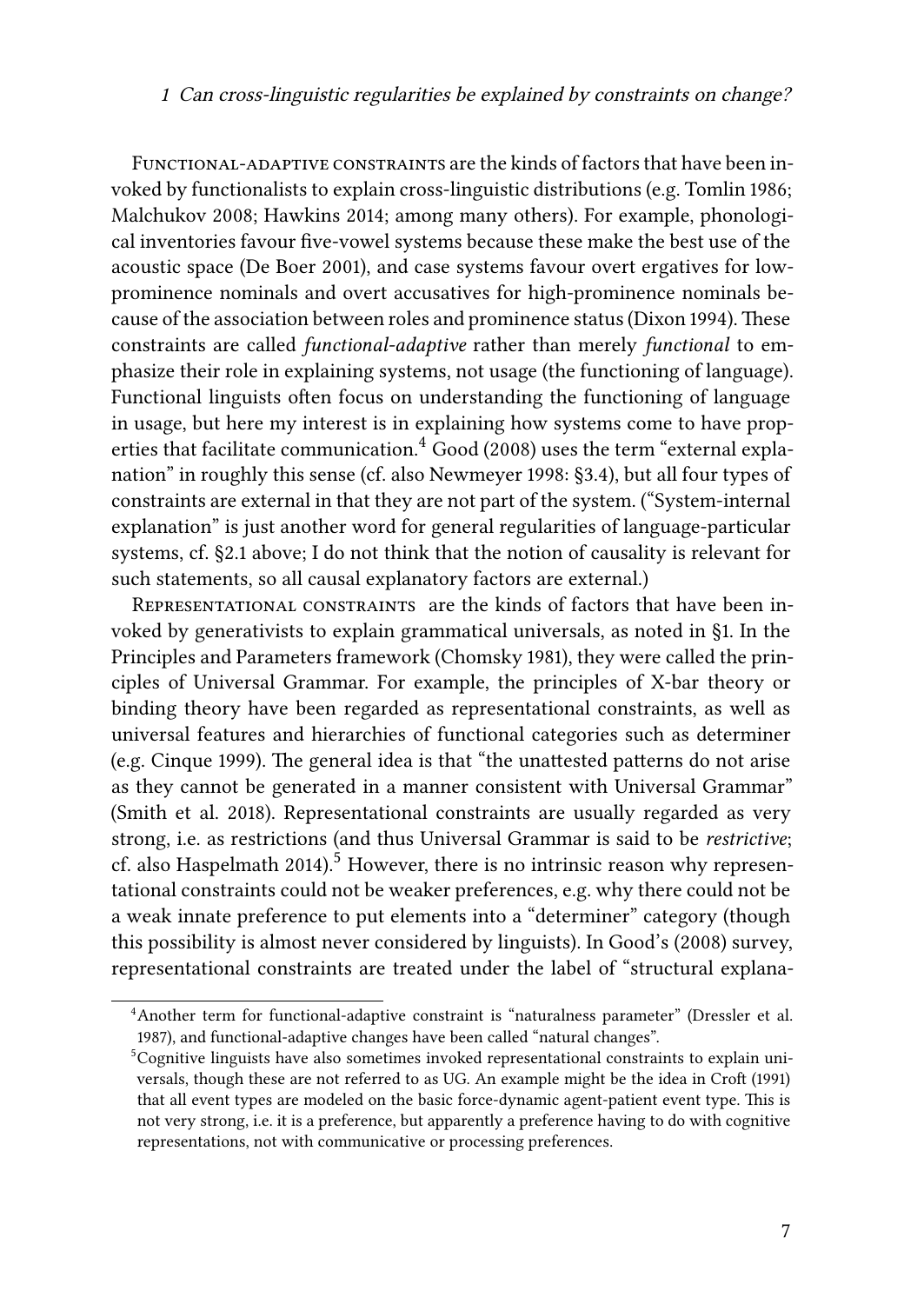tions", but this term (like "system-internal explanations") is better reserved for general statements of regularities of language-particular systems.

Mutational constraints (or change constraints) are constraints on possible diachronic transitions or possible diachronic sources, which can have an effect on synchronic distributions. For example, if nasal vowels only ever arise from VN sequences, this explains that all languages with nasal vowels also have nasal consonants, and that nasal vowels are rarer than oral vowels in the lexicon([Greenberg 1978\)](#page-20-3). Likewise, if infixes only ever arise by metathesis from adfixes (= prefixes or suffixes), this explains that they only occur in peripheral position [\(Plank 2007:](#page-21-8) 51). And if adpositions only arise from nouns in possessor– noun constructions, this explains that their position correlates with the position of possessed nounspossessive construction, as noted in [§1](#page-0-0). The notion of mutational constraints is not new [\(Plank 2007:](#page-21-8) §2 calls them "diachronic laws"), but I introduce a new term here in order to make clear that the causal factor is located within the process of change, rather than diachronic change merely realizing a pattern that is driven by functional-adaptive constraints (see§[3](#page-7-0) below). One could also frame the contrast between mutational constraints and functionaladaptive constraints in terms of *source-oriented* vs. *result-oriented* factors([Cristo](#page-19-13)[faro 2017\)](#page-19-13), $6$  or one could say that mutational constraints locate the causal factors within the *mechanisms* of change([Bybee 2006](#page-17-9)). These are just alternative ways of saying that cross-linguistic distributions are due to mutational constraints.

Finally, ACQUISITIONAL CONSTRAINTS are factors that impact the acquisition of language and that have an effect on cross-linguistic distributions. Such constraints are briefly discussed by [Anderson \(2016\)](#page-17-4), but they do not seem to play a big role in linguistics (but cf. [Levshina](#page-21-9) 2019 [this volume] for discussion). Generative linguists who are concerned with learnability issues generally assume that what can be represented can also be learned, so that there is no distinction between representational constraints and what can be learned. This type of constraint is mentioned here only in passing, for the sake of completeness. It will play no role in what follows.

### <span id="page-7-0"></span>**3 Two ways in which causal explanations involve diachrony**

The peculiar term *mutational constraint* that I adopt here may raise questions: Is it necessary to use a new term for something that is very straightforward?

<sup>&</sup>lt;sup>6</sup>Informally, instead of talking about "result-oriented factors", one could also say that functionaladaptive constraints are "pull forces" that attract the variable development into a certain preferred state.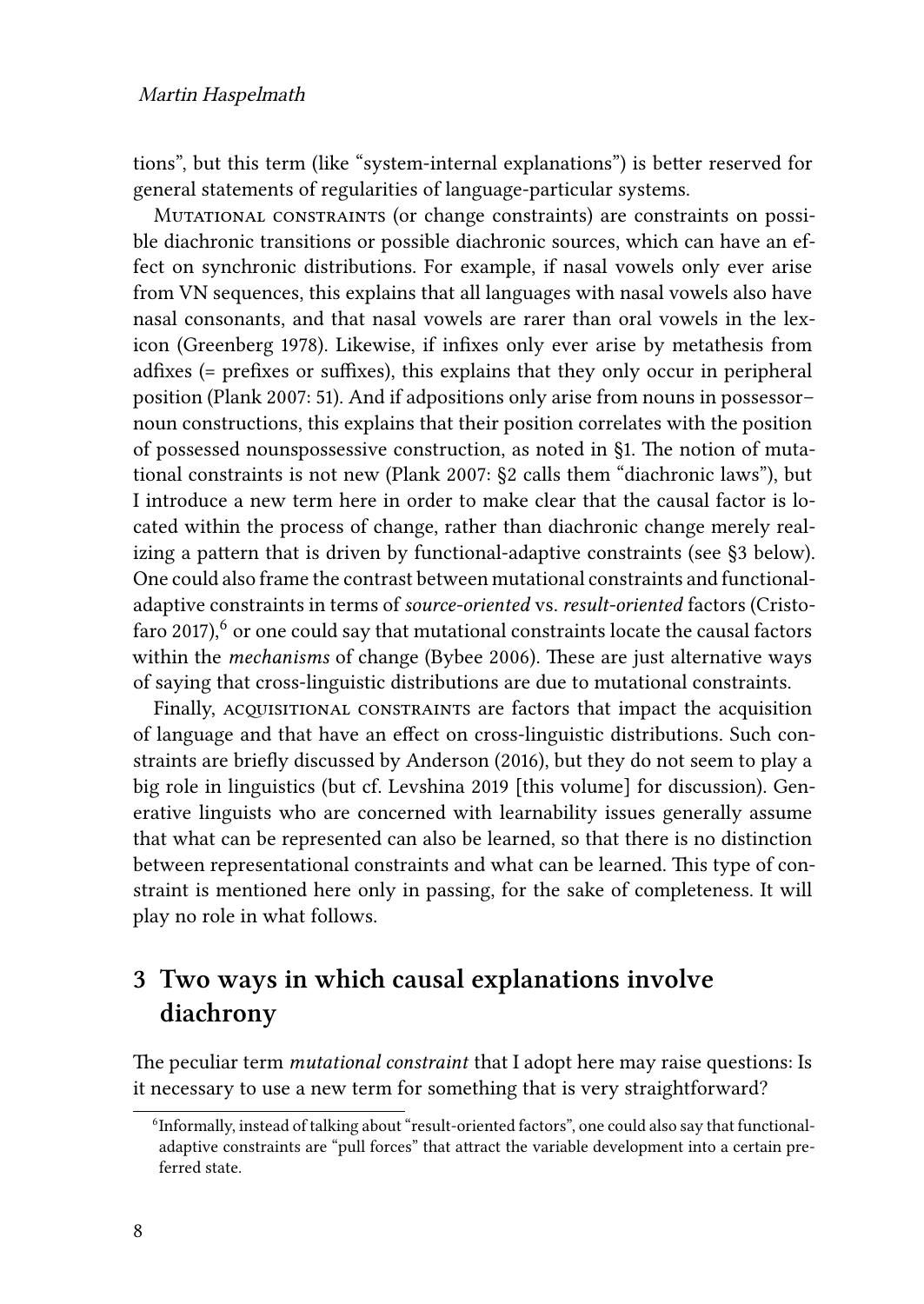The reason I am using this term here is that the possible alternatives "diachronic constraint" or "diachronic explanation" are not fully clear. First of all, diachronic explanations may simply be explanations of diachronic changes, but here we are concerned with causal factors leading to universals. Second, "diachronic" and "historical" are often used interchangeably (cf. [Good](#page-19-10)'s (2008) term "historical explanation" for what I call mutational explanations), and when we speak about historical explanations, we often mean contemporary idiosyncrasies that are better understood if one knows their origins (e.g. the vowel alternation in *foot/feet* finds a historical explanation in the earlier productive pattern of vowel fronting conditioned by a high vowel in the following syllable). But all of this is irrelevant in the present context, where we are concerned with possible and impossible pathways (and sources) of change.

Most importantly, the term *mutational constraint* is necessary because there are two ways in which causal explanations involve diachrony: synchronic distributions may be diachronically DETERMINED, or they may come about by the diachronic realization of preferred outcomes. The term *mutational constraint* highlights the fact that change is seen as a causal factor here, not merely the way in which the cross-linguistic distributions arise. By contrast, when universal tendencies are explained by functional-adaptive constraints, diachronic change merely serves to realize the adaptation. It plays an important role, indeed a crucial role, because functional adaptation is impossible without change. In this sense, functional-adaptive explanations are also diachronic (cf. [Haspelmath 1999a\)](#page-20-5). But functional-adaptive change is not the cause of the adaptation – the cause is the facilitation of communication for speaker and hearer. Mutational constraints are situations where the causal factor resides in the change itself.

Two types of mutational constraints may be distinguished: Source constraints and directionality constraints. Most of the diachronic regularities discussed by [Cristofaro \(2017\)](#page-19-13) concern constraints on possible sources. The best-known directionality constraint is the irreversibility of grammaticalization([Haspelmath](#page-20-6) [1999b,](#page-20-6) 2004).<sup>7</sup>

Another reason for avoiding the terms "diachronic constraint" or "diachronic explanation" is that they invite a contrast with "synchronic constraint" and "synchronic explanation". But these terms are themselves very problematic, because they seem to conceive of explanation in noncausal terms. The term "synchrony"

<sup>7</sup>Mutational constraints are themselves in need of explanation, of course. I say nothing about this in the current paper, because it is already long and complicated enough. Their explanation could itself be "functional" in some sense (to be made more precise), but it cannot be functionaladaptive, because the latter type of explanation (as I understand it here) by definition applies only to language systems, not to changes.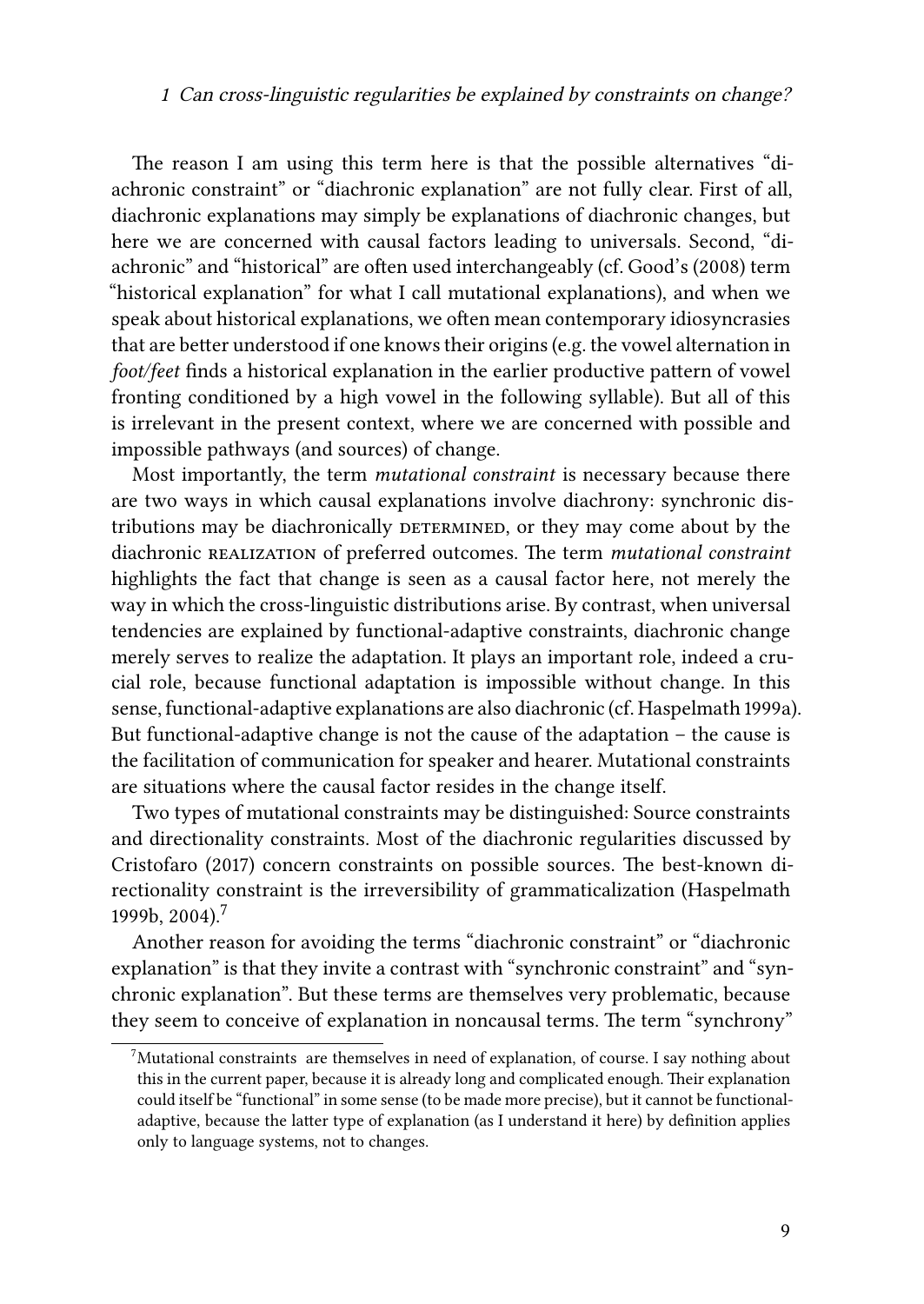has a clear application with reference to an abstract, idealized language system (de Saussure's *langue*), but in [§2.1](#page-3-1) I noted that language-particular system regularities should be described in terms of constructions or rules, and that causal constraints cannot play any role in them.8

Instead of "mutational constraint", one could use "constraint on change" (as in the title of this paper), but the new term "mutational" is more salient (it can be found more easily in automatic text searches), and since it is more specific, it can be used in new combinations like "mutational explanation" (an explanation in terms of a mutational constraint) or "mutational approach".

# <span id="page-9-0"></span>**4 Universals are not explained by recurrent pathways of change, only by constraints on change**

It has long been known that there are recurrent kinds of changes in phonology (lenition of consonants between vowels, diphthongization of long vowels, assimilation, etc.), and over the last few decades, recurrent changes in morphosyntax have become prominent as well, especially changes falling under the broad category of grammaticalization [\(Lehmann 2015\[1982\]](#page-20-2); [Heine et al. 1991;](#page-20-7) [Bybee et al.](#page-18-10) [1994;](#page-18-10) and much related work).

[Bybee \(2006\)](#page-17-9) highlights recurrent or common pathways of change in the tenseaspect domain (perfectives coming from anteriors and ultimately from completive, resultative or movement constructions; imperfectives coming from progressives and ultimately from locational or reduplicative constructions; and futures coming from volitional or movement constructions), and makes the claim that "the true universals of language are the mechanisms of change that propel the constant creation and recreation of grammar" [\(Bybee 2006](#page-17-9): 179–180).

But she does not distinguish clearly between recurrent pathways of change and constraints on possible changes. There is no doubt that the tense-aspect changes that she discusses are widespread and significant developments, but nobody knows how widespread they are, compared to other possible changes. There are many perfective, imperfective and future markers about whose sources we know little, or markers whose sources do not fit into any of Bybee's categories. It is true that the recurrence of the changes makes it virtually certain that the

<sup>8</sup>Of course, in practice linguists often use the terms "synchronic explanation" and "synchronic constraint", but what they mean is either (i) very general language-particular statements ("de-scriptive explanations", [§2.1\)](#page-3-1), or (ii) representational constraints. The latter are biological limitations, which can hardly be labeled felicitously with the Saussurean term *synchronic*.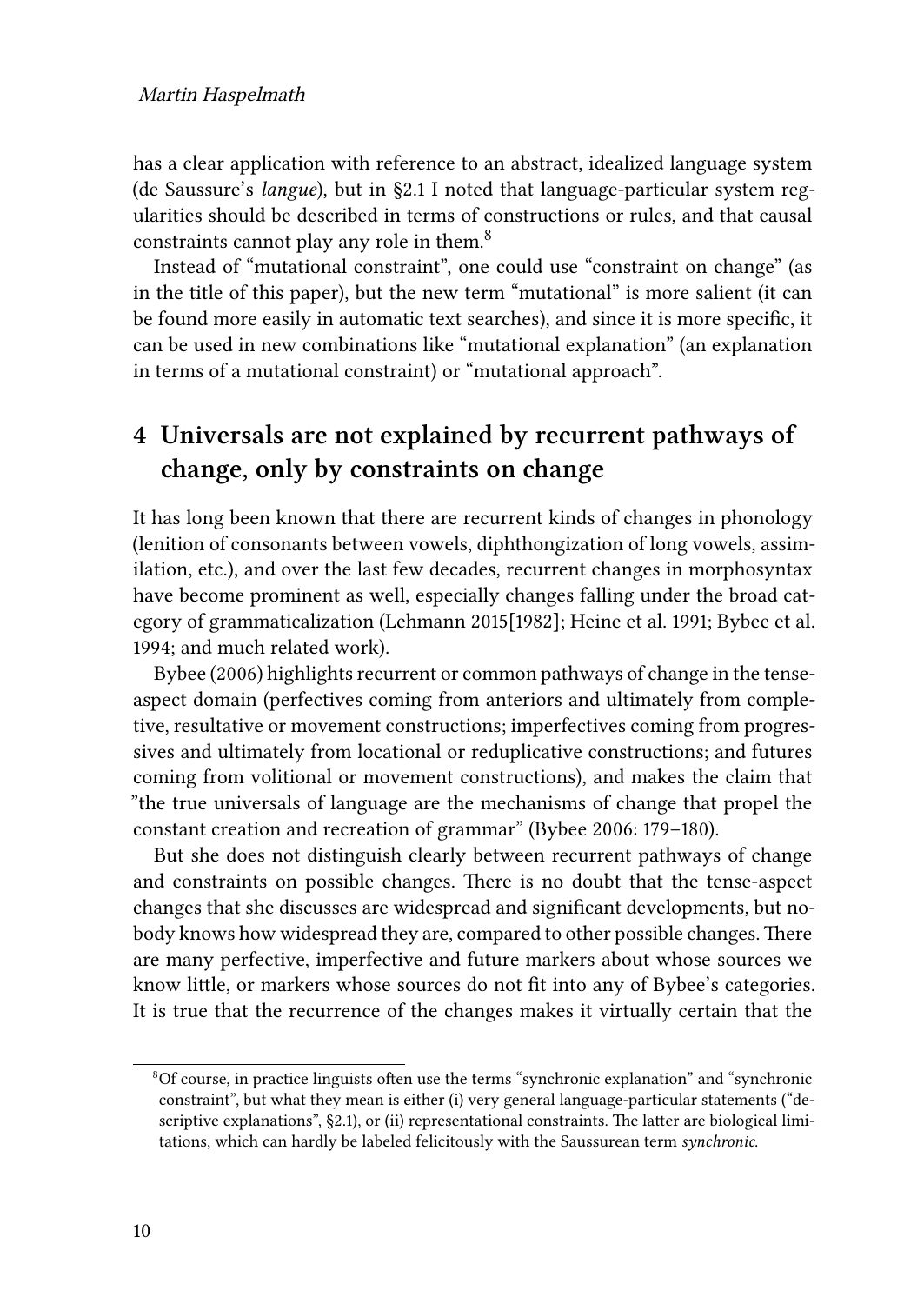similarities are not accidental, but we do not know enough about tense-aspect developments to assert with confidence that no other sources are possible or likely, nor even that these sources are clearly predominant over other possibilities.

In one passage Bybee asserts that "the diachronic paths present much stronger cross-linguistic patterns than any comparison based solely on synchronic grammars" [\(2006](#page-17-9): 180; see also [Bybee 2008:](#page-18-11) 169). But her evidence is not sufficient to show this, at least for tense and aspect, where the pathways of change are highly diverse, and few people would venture a claim that certain kinds of change are impossible or highly unlikely.

In order to explain universal tendencies, one needs to appeal to something that is stronger than "recurrent (or common) pathways of change", namely mutational constraints, of the type mentioned earlier. Such constraints allow causal explanations of synchronic cross-linguistic distributions, just like functional-adaptive constraints. In phonological change, also discussed by Bybee, some common pathways may indeed qualify as mutational constraints: It could well be that changes involving [h] are highly uniform (especially  $[s]/[x] > [h] > \emptyset$ ), so that we are dealing with a mutational constraint, not just a recurrent pathway.<sup>9</sup> Since such mutational constraints entail certain synchronic distributions, they qualify as true explanations, and if a synchronic distribution can be explained by a change constraint, it is not "accidental" (as [Collins](#page-18-2) 2019 [this volume] calls the universal that adposition order correlates with verb–object order).<sup>10</sup>

At this point it is reasonable to ask how one can distinguish in practice between recurrent pathways and mutational constraints. The way to distinguish between synchronic cross-linguistic regularities and recurrent patterns is by gathering representative world-wide data samples (§[2.2\)](#page-4-0), and in principle, one would have to do the diachronic counterpart in order to establish a mutational constraint. As [Collins](#page-18-2) [\(2019](#page-18-2) [this volume]: [54\)](#page--1-0) puts it, "we need large databases of attested grammaticalisation pathways". This is not very practical, however, as there are few solidly attested cases of grammaticalization, mostly from European (and a few Asian) languages, and most of what we think we know about

<sup>&</sup>lt;sup>9</sup>It is true, of course, that there are some really interesting constraints on morphosyntactic change, notably the constraint that grammaticalization cannot be reversed [\(Haspelmath 1999b](#page-20-6)). However, such mutational constraints need not give rise to synchronic universal tendencies. Grammaticalization as such does not result in any universal tendencies, and [Bybee \(2006:](#page-17-9) §8) is apparently right that the lenition of [s] or [x] via [h] to  $\emptyset$  does not give rise to any synchronic universals either.

 $10$ It could be that Collins thinks that only representational or functional-adaptive constraints can explain synchronic universals, or it could be that he does not think that the sources of adpositions are sufficiently constrained. See the next paragraph for more on that possibility.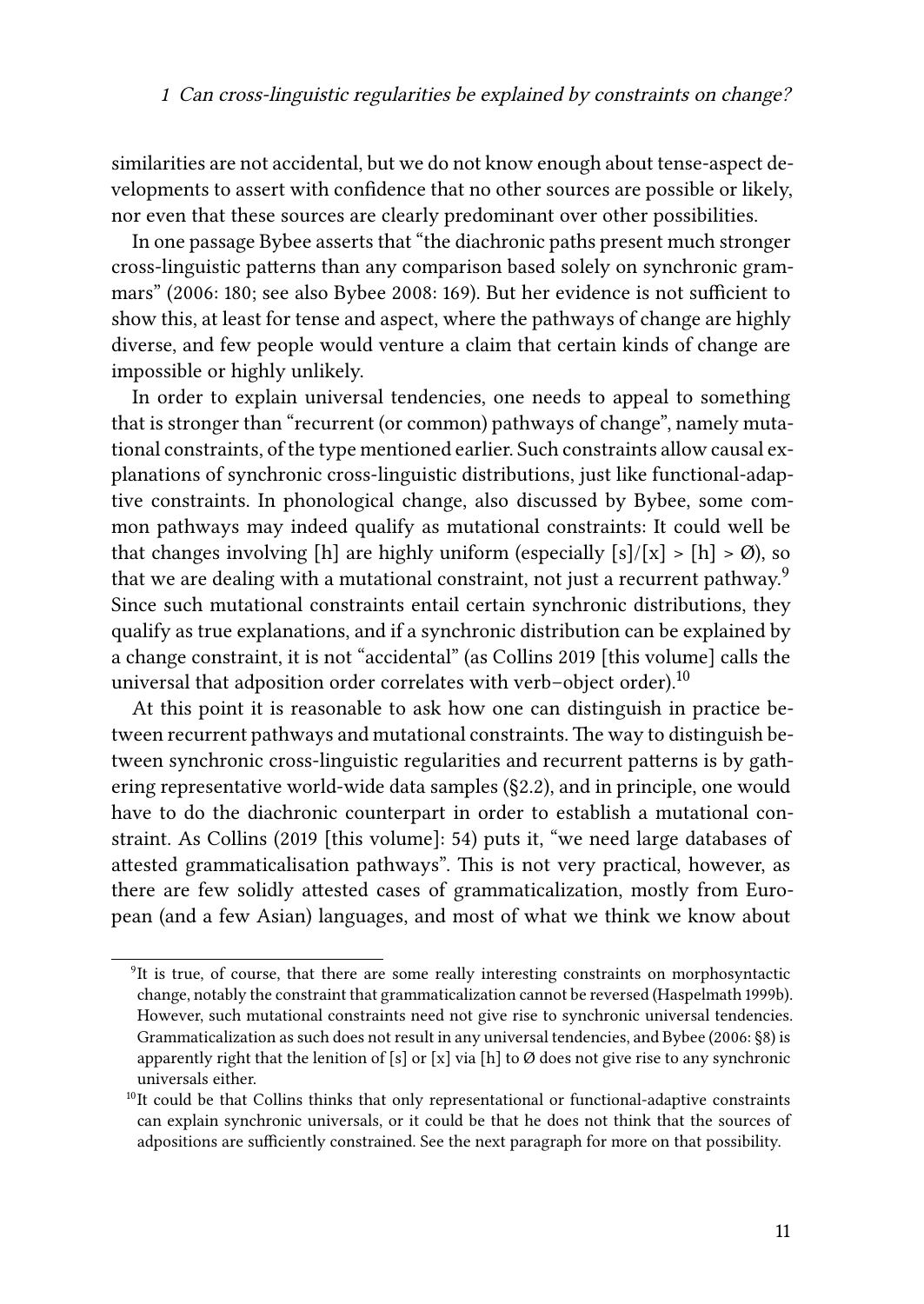general change patterns is based on indirect inferences and cannot be subjected to statistical testing the way this is possible with synchronic patterns. Thus, in practice, linguists rely on their general experience when making judgments, or they cite a range of examples to persuade their colleagues. This method is much less rigorous than the study of synchronic regularities, but it seems to be uncontroversial to assert that in general, both types of diachronic regularities exist: mutational constraints (where a particular outcome has no other possible source), and recurrent changes. This is all I want to argue for in this paper, and I make no strong claims about particular instances (e.g. whether adpositions are constrained to arise only from possessed nouns and transitive verbs, or whether these are merely recurrent sources).

### <span id="page-11-0"></span>**5 Multi-convergence can only be explained by functional-adaptive constraints**

Since mutational constraints are one possible source of synchronic universals, it could be that in fact all synchronic universals are due to mutational constraints of one kind or another, and that functional-adaptive and representational constraints are not needed. This is a fairly radical position, but [Cristofaro \(2017\)](#page-19-13) comes close to adopting it.

Perhaps the strongest reason to believe that we also need functional-adaptive explanation is that there are many cases of multi-convergence, i.e. situations in which a uniform result comes about through diverse pathways of change that yield a very similar result. For example, I note in [Haspelmath \(2017\)](#page-20-8) that inalienable adpossessive constructions tend to have shorter coding or zero, whereas alienable adpossessive constructions have overt or longer coding, and I also observe that these patterns can come about in different ways. The inalienable pattern may be shorter because of special shortening, or it may be shorter because only the alienable pattern got a special new marker. [Kiparsky \(2008:](#page-20-9) 37) makes a very similar argument against [Garrett'](#page-19-14)s (1990) explanation of split ergativity in mutational terms, noting that "[Garrett's] historical account is insufficiently general […] because the phenomenon to be explained has several historical sources".

Interestingly, two of the advocates of mutational explanations of universal tendencies observe the heterogeneity of the pathways themselves. [Anderson \(2016\)](#page-17-4) is concerned with case-marking patterns in perfective and imperfective aspects across languages, and [Cristofaro \(2017\)](#page-19-13) is concerned with the coding asymmetry of zero singulars and overt plurals: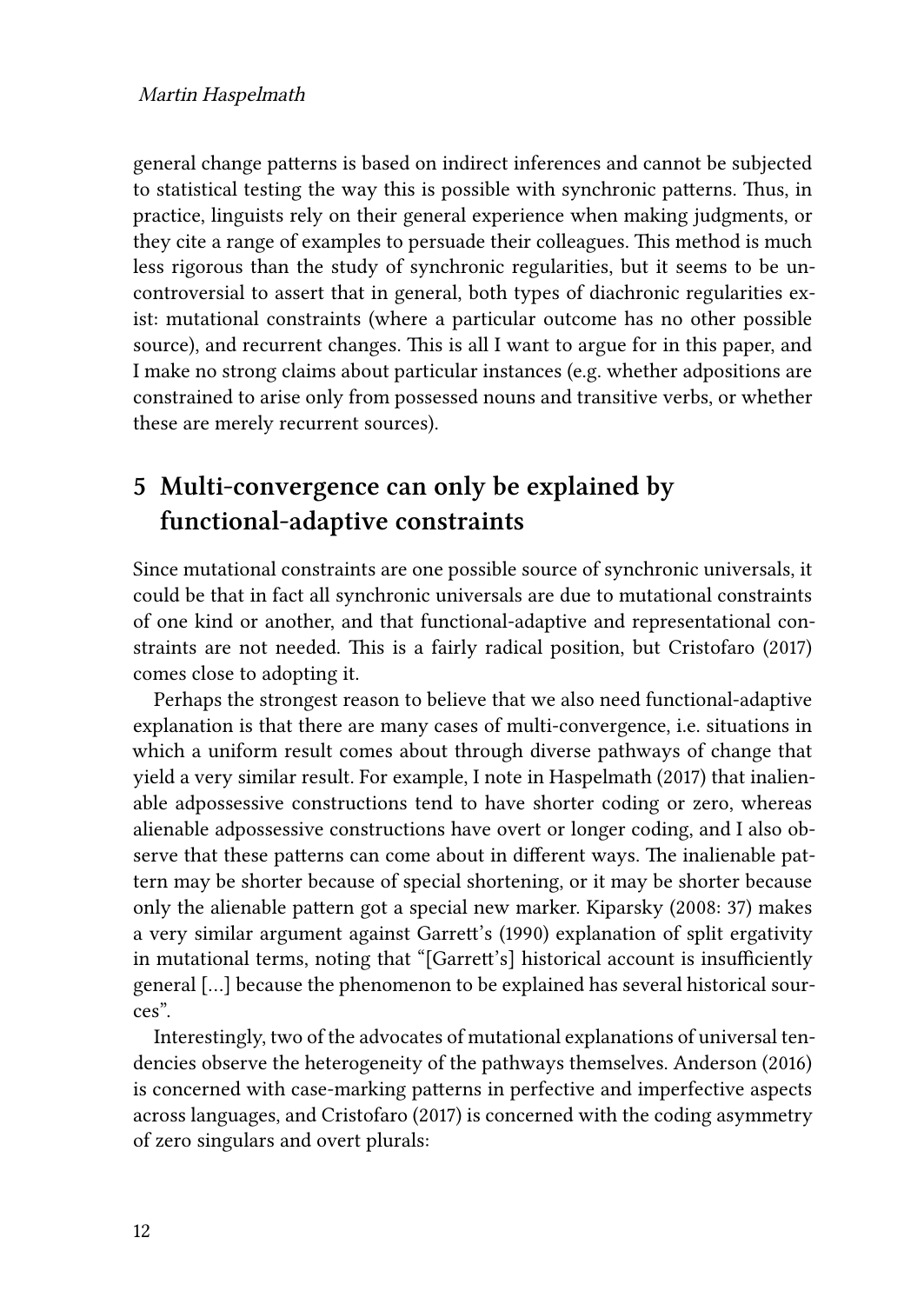As it happens, common sources for a new perfective, on the one hand, and for a new imperfective, on the other, converge on similar patterns of split ergativity, although they are quite unrelated to each other. [\(Anderson 2016](#page-17-4): 23; cf. also [Anderson 1977\)](#page-17-10)

Different instances of the same configuration can also be a result of very different processes. For example, phonological erosion, meaning transfer from a quantifier to an accompanying element, and the grammaticalization of distributives into plural markers can all give rise to a configuration with zero marking for singular and overt marking for plural, yet they do not obviously have anything in common. [\(Cristofaro 2017](#page-19-13): 18–19)

Anderson and Cristofaro are thus aware of the multi-convergence patterns, but for some reason they do not draw the conclusion that we need an additional causal factor to explain the convergence – and as far as I can see, this factor can only be a functional-adaptive constraint.<sup>11</sup>

The convergence of diverse processes on a uniform result could conceivably be accidental, but in this case it could not explain a universal tendency, because a universal tendency is by definition non-accidental. A universal tendency still holds if more and more languages are looked at, whereas accidental similarities of the results of diverse processes would not be repeated if more phenomena were considered. On the analogy of biological usage, where "convergent evolution" refers to the independent development of similar traits for adaptive reasons, one should probably avoid the term "convergence" if one thinks that the similarities are accidental and will not be confirmed by a larger sample. Thus, Anderson and Cristofaro should think of their observations in terms of coincidental similarity rather than convergence.

# <span id="page-12-0"></span>**6 Functional-adaptive explanations need not specify pathways of change**

One point of criticism of functional-adaptive explanations is that they do not say how the change comes about. Especially Bybee and Cristofaro have argued that for a functional explanation of cross-linguistic regularities to be accepted, it

<sup>&</sup>lt;sup>11</sup>In principle, it could also be a representational constraint (i.e. Universal Grammar), but since the patterns involve implicational universals, this would be difficult to argue for. In general, implicational universals cannot be easily explained by representational constraints.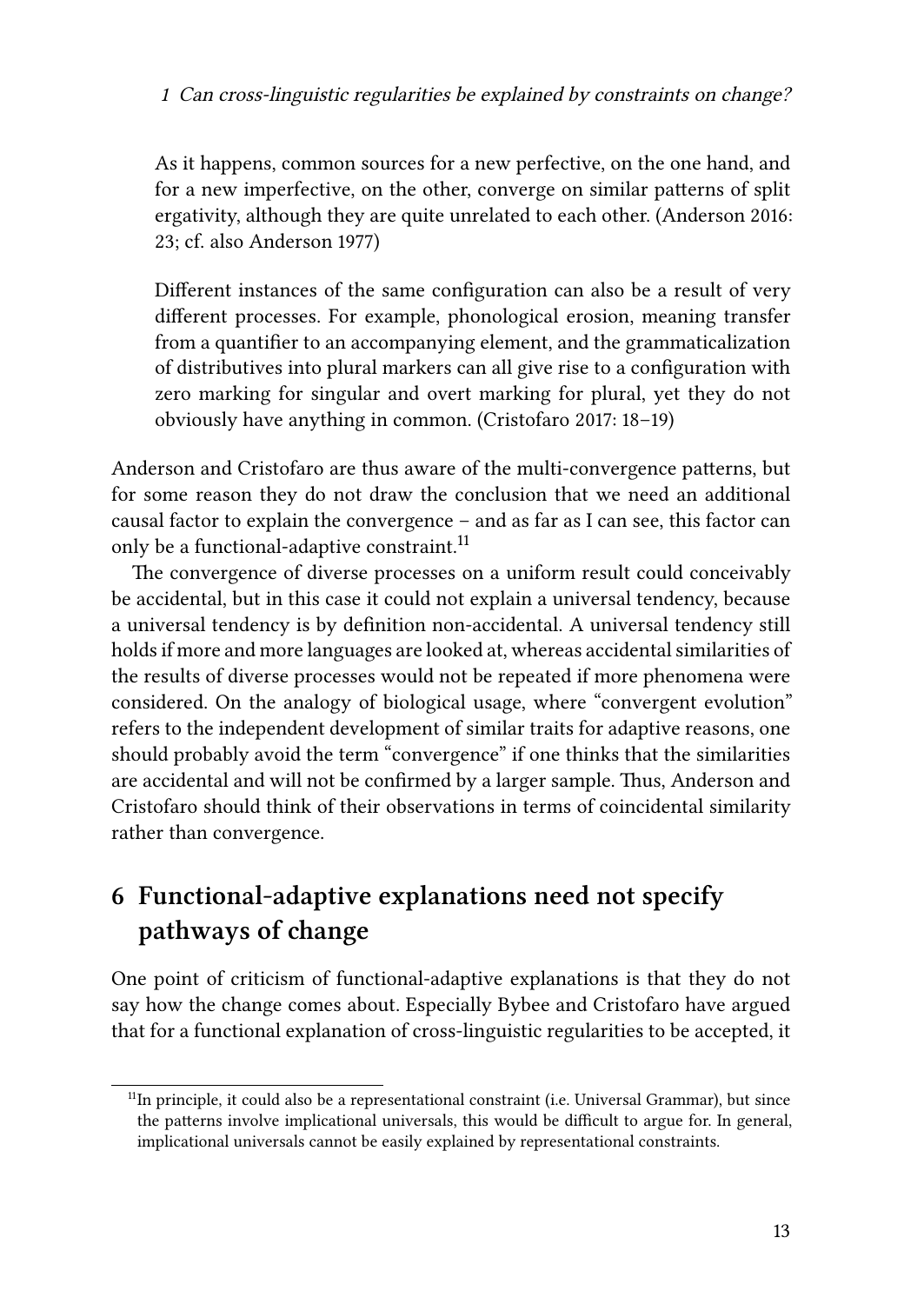#### Martin Haspelmath

must be shown how the functional motivation plays a role in the way in which the resulting patterns comes about.

I agree that the functional motivation must play a role in the way in which the pattern comes about, but I do not agree that the manner in which it influences the change must be identified for a successful explanation. Below are two relevant quotations.

[I]n language universals, causal factors are linguistic changes that create particular synchronic states, and the existence of massive cross-language similarity in synchronic states implies powerful parallels in linguistic change. … the validity of a principle as explanatory can only be maintained if it can be shown that the same principle that generalizes over the data also plays a role in the establishment of the conventions described by the generalization. [\(Bybee 1988:](#page-17-0) 352)

These [functional] explanations … have mainly been proposed based on the synchronic distribution of the relevant grammatical phenomena, not the actual diachronic processes that give rise to this distribution in individual languages. In what follows, it will be argued that many such processes do not provide evidence for the postulated dependencies between grammatical phenomena, and suggest alternative ways to look at implicational universals in general.([Cristofaro 2017:](#page-19-13) 10)

The problem with Bybee's claim is that the changes are seen as causal factors themselves: Bybee does not seem to envisage the possibility of a "pull force" that increases the probability of change toward a particular kind of outcome, without determining the way in which the change comes about. Moreover, she formulates the requirement that one should be able to *demonstrate* that the functionaladaptive principle plays a role in the change, but this requirement is too strong. In general, we do not know much about language change and how and why it happens. The primary evidence for functional-adaptive explanations is the fit between the causal factor and the observed outcome. If there is a good fit, e.g. if languages overwhelmingly prefer the kinds of word orders that allow easy parsing([Hawkins 2014](#page-20-0)), or if they tend to show economical coding of grammatical categories [\(Haspelmath 2008](#page-20-10)), the best explanation is in functional-adaptive terms, as long as there is a way for languages to acquire these properties. The latter requirement is always met, as there are no synchronic states which cannot have arisen from other states. Thus, we may not know how exactly the zero singulars and overt plurals in Hebrew (e.g. *sus* 'horse', *sus-im* 'horses') may have come about, as they are found in much the same way in Proto-Semitic, but we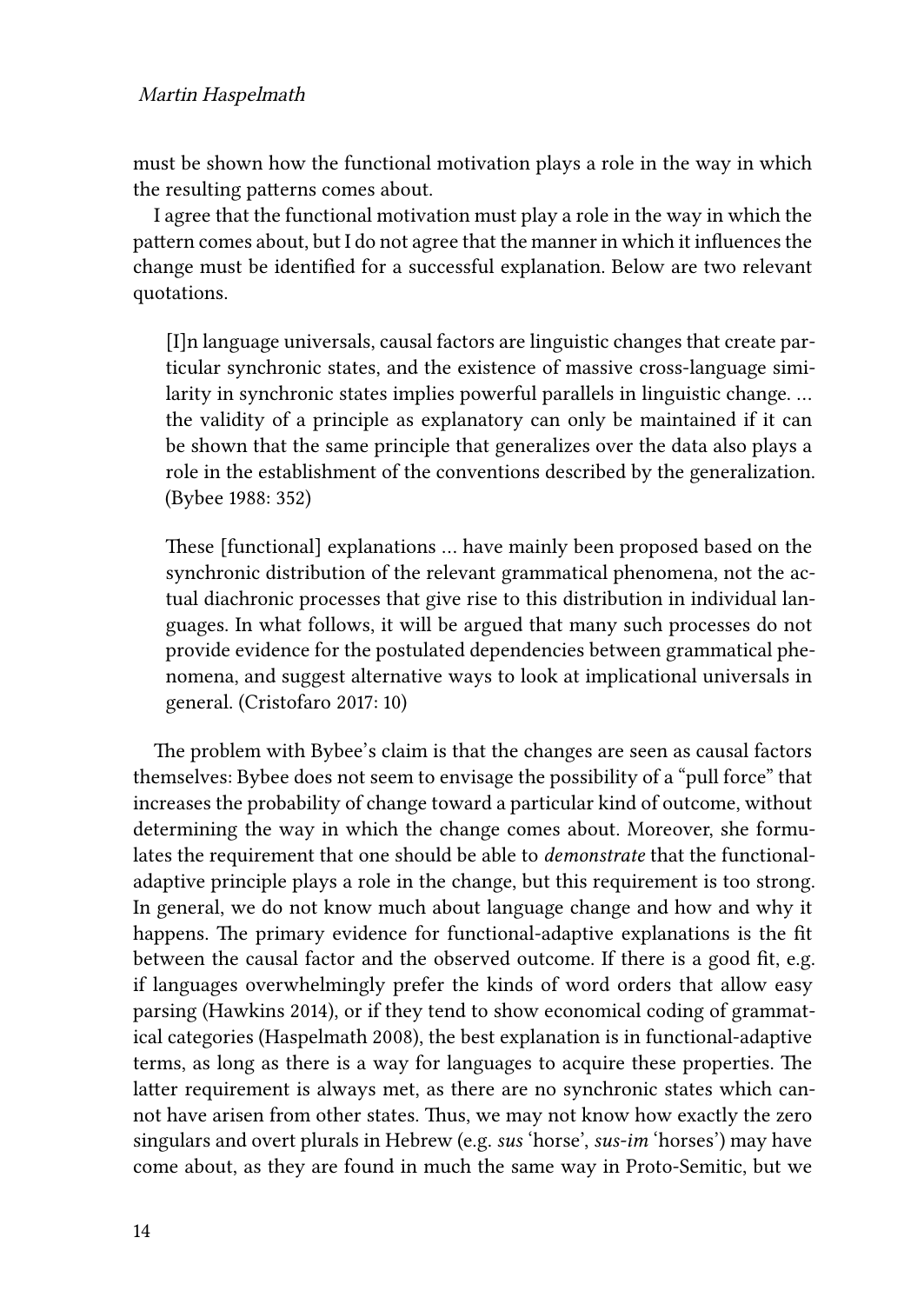know various ways in which plurals can arise([Cristofaro 2013:](#page-18-4) §4), so there is no problem in assuming that the functional motivation of economical coding of the singular played a role in the development of the contrast.

Cristofaro is right that when we look at the changes that give rise to apparently functionally motivated distributions, we do not (necessarily) find evidence that the changes were driven by the need to obey the functional constraints, but finding such evidence is not necessary for a successful explanation. The evidence for the functional motivation does not come from the manner in which the change happened, but from the fit between the motivation and the observed outcomes. If there is a universal tendency, and it can be explained by a universal motivating factor, then that explanation should be accepted unless a better explanation becomes available.

Explanations of regularities in the world-wide distribution of cultural traits often appeal to functional-adaptive factors in adjacent fields as well. For example, anthropologists sometimes explain religion by prosociality, or monogamy by group-beneficial effects (e.g. [Paciotti et al. 2011](#page-21-10); [Henrich et al. 2012](#page-20-11)). The issue here is whether better explanations are available, not whether there is a way for religion or marriage to develop. We know little about how religion and marriage first arose or generally arise in societies, and it is very difficult to study the diachronic developments. But we can try to correlate structural traits of human societies with other traits and draw inferences about possible causal factors. There is no perceived need in this literature to show that the mechanisms by which religion or monogamy arise must be of a particular type.<sup>12</sup> Basically, when the result is preferred, any kind of change can give rise to the result, and we do not need to understand the nature of the change, let alone show that the change was motivated by the result.

Another striking example from linguistics is the shortness of frequent words, which is surely adaptive. But there are quite diverse paths to shortness. According to [Zipf \(1935\)](#page-22-4), shorter words are shorter because they underwent clipping processes (e.g. *laboratory* > *lab*), and according to [Bybee \(2007:](#page-18-12) 12), short words are short because "high-frequency words undergo reductive changes at a faster rate than low-frequency words […] the major mechanism is gradual phonetic reduction". But actually in most cases, rarer words are longer because they are (originally) complex elements, consisting of multiple morphs, e.g. *horse vs. hippopotamus*, *car vs. cabriolet*, *church vs. cathedral.* Drastic shortening of longer

 $12$ The same is true for adaptive explanations in evolutionary biology: The fact that wings are adaptive can be inferred from the way wings are used by animals, and we do not expect that wings arise in uniform ways (wings of birds, bats and insects have diverse origins and arose by diverse paths of change, whose nature is not relevant to the adaptive explanation).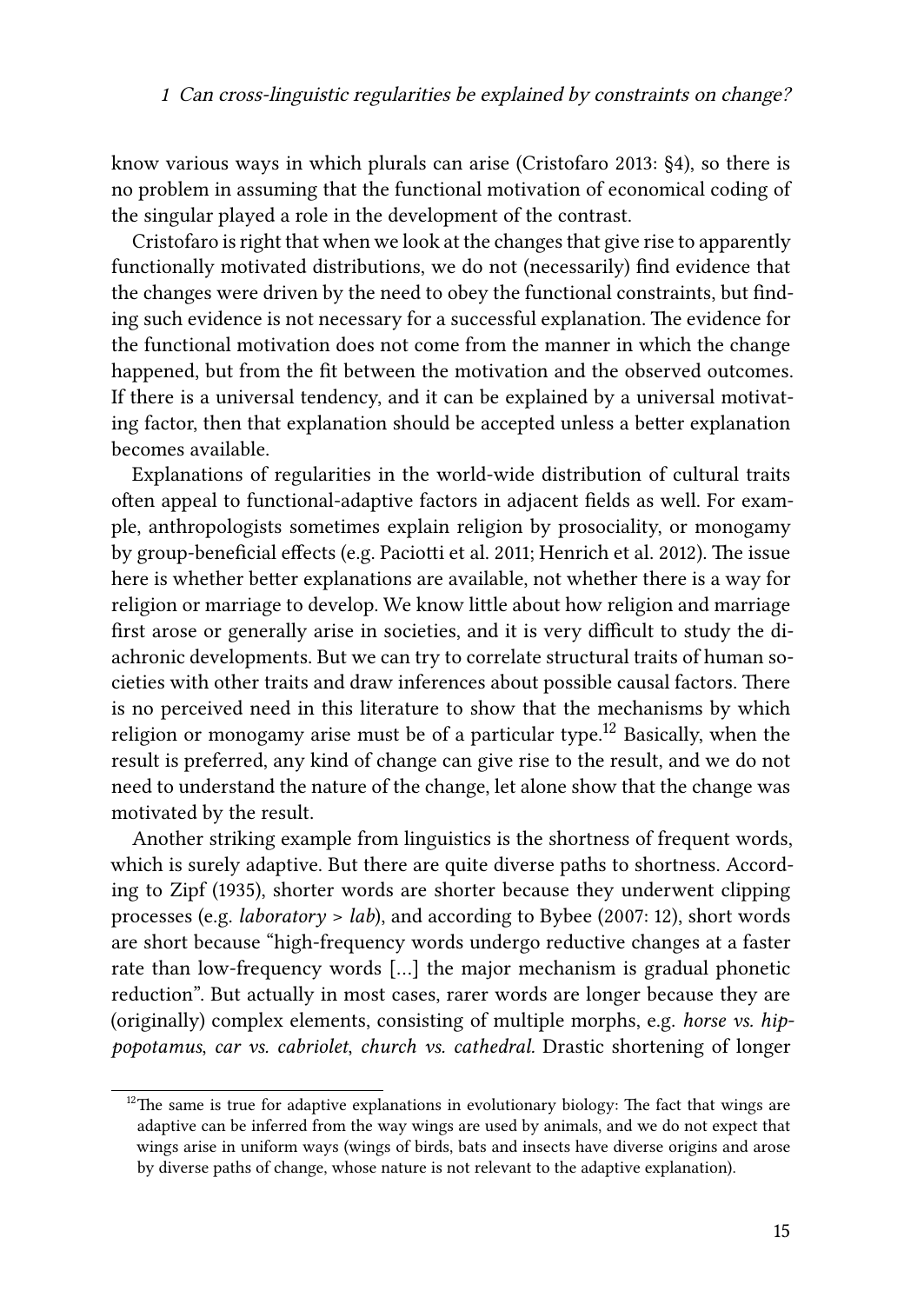words seems to occur primarily in the modern age with its large number of technical and bureaucratic innovations, but even here, clipping is only one of many possibilities; for example, [Ronneberger-Sibold \(2014\)](#page-21-11) discusses a number of fairly diverse "shortening techniques" in German. What unites all of these processes is only one feature: the outcomes of the changes, which are functionally adapted.

When [Cristofaro \(2014:](#page-18-5) 297) writes that "any model of the principles that lead to the use of particular constructions […] should take into account the diachronic development of these constructions, rather than just their synchronic distribution", I certainly agree, because I think that the diachronic developments can illuminate the functional adaptation, and a close study of whatever we can learn about diachrony can tell us whether any mutational constraints might play a role. But when there is strong evidence for a universal tendency and there is a good functional-adaptive explanation available, the diachronic evidence is not strictly speaking necessary.

### <span id="page-15-0"></span>**7 A cost scale of constraints**

What are we to do when there are several possible explanations, using different kinds of causal factors? For example, what do we do when word-order correlations can be explained either by functional adaptation (processing efficiency, [Hawkins 2014](#page-20-0)) or by mutational constraints? Or when case-marking splits can be explained either by Universal Grammar [\(Kiparsky 2008](#page-20-9): §2.3) or by efficiency of coding?

The answer is that there is a cost scale of constraints:

(3) less costly  $\longleftrightarrow$  more costly mutational > functional-adaptive > representational constraints

The "cheapest" type of explanation is the mutational mode, because language change can be observed, and if we find that certain changes simply do not occur (for whatever reason), we do not need to make more far-reaching claims. Thus, [Bybee \(2010:](#page-18-7) 111) discusses the Greenbergian word order correlations and notes that "grammaticalization gives us the correct orders for free" – a formulation that reflects the assessment that mutational constraints do not involve any additional " $\text{cost}$ " 13

<sup>&</sup>lt;sup>13</sup>Cf. also the similar argumentation in [Kiparsky \(2008:](#page-20-9) 33), in connection with a different phenomenon (involving reflexives): "That is really all that needs to be said […] The historical explanation covers the data perfectly." I completely agree with Bybee and Kiparsky in this respect.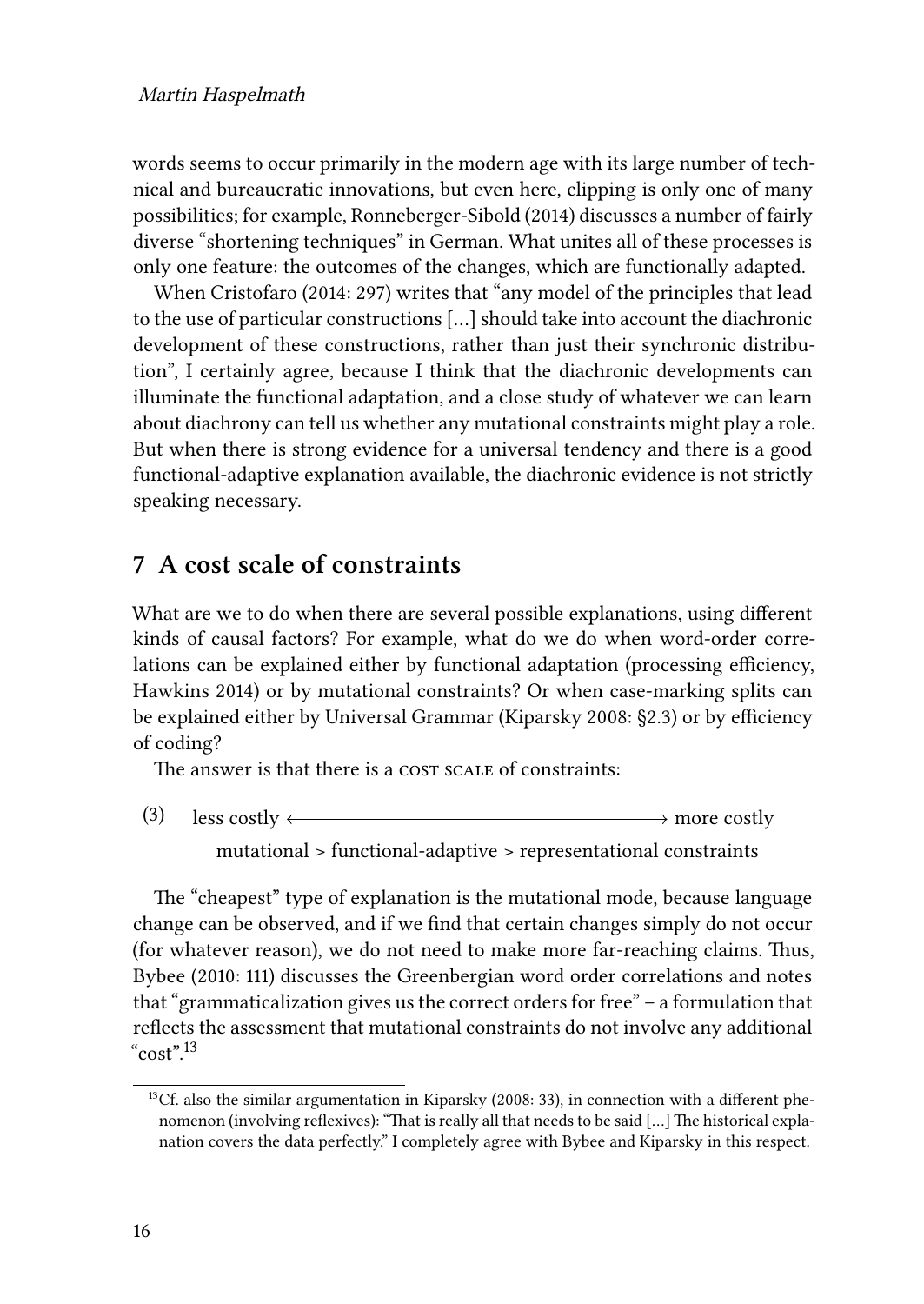The next type of explanation on the scale appeals to functional-adaptive constraints. These are more costly because we cannot observe their effects directly and have to rely heavily on inference. But they are less costly than representational constraints, because they are far more general, applying also in other domains of cognitive processing and communication, often also in nonhuman animals. Again, this is not really controversial: In his chapter on Universal Grammar, [Jackendoff \(2002](#page-20-12): 79) says that "we should be conservative in how much linguistic structure we ascribe to an innate UG. We should welcome explanations of linguistic universals on more general cognitive grounds."

It is only when we observe a cross-linguistic regularity that cannot be explained either by mutational constraints or by functional-adaptive constraints that we need to appeal to representational constraints. These involve the most specific (and thus most costly) mechanism, which should only be invoked as a last resort.

#### **8 Conclusion**

In this paper I have argued that cross-linguistic regularities may be explained either by mutational constraints or by functional-adaptive constraints (or perhaps by representational constraints, as in generative grammar) ([§2](#page-3-0)). Both kinds of explanations involve diachrony, but in different ways: Mutational constraints are constraints on possible sources or pathways of change, while functional-adaptive constraints influence the results of changes ([§3](#page-7-0)). In order to explain a universal tendency, we need to appeal to mutational constraints; merely noting a frequent pathway of change is not enough (§[4\)](#page-9-0). We can be sure that a cross-linguistic regularity is due to a functional-adaptive rather than a mutational constraint if there are diverse pathways of change which converge on a single result ([§5](#page-11-0)). The functional-adaptive constraint must influence language change in such a way that change in a particular direction becomes more likely, but this need not be visible in the change itself ([§6](#page-12-0)). But when we have good reasons to think that there is a mutational constraint, it takes precedence over functional-adaptive and representational explanations ([§7\)](#page-15-0).

Thus, the answer to the question in the title of this paper ("Can cross-linguistic regularities be explained by constraints on change?") is: Yes, some regularities can apparently be explained in this way, but clearly not all of them. There remains an important role for functional-adaptive constraints in explaining language universals.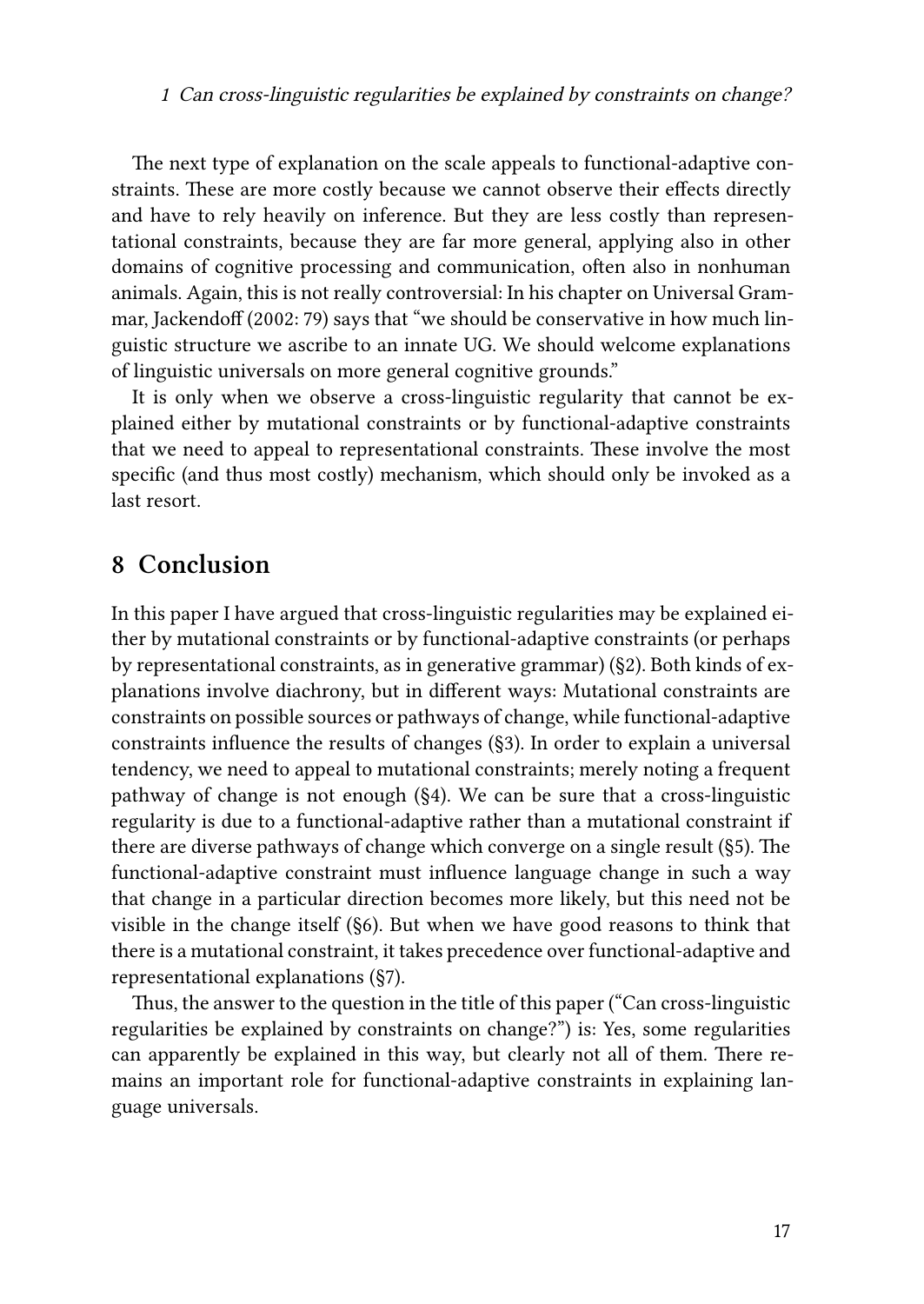### **Acknowledgement**

The support of the European Research Council (ERC Advanced Grant 670985, Grammatical Universals) is gratefully acknowledged.

### **References**

- <span id="page-17-10"></span>Anderson, Stephen R. 1977. On mechanisms by which languages become ergative. In Charles N. Li (ed.), *Mechanisms of syntactic change*, 317–332. Austin: University of Texas Press.
- <span id="page-17-2"></span>Anderson, Stephen R. 2005. Morphological universals and diachrony. In Geert Booij & Jaap van Marle (eds.), *Yearbook of Morphology 2004* (Yearbook of Morphology), 1–17. Dordrecht: Springer. DOI[:10.1007/1-4020-2900-4\\_1](http://dx.doi.org/10.1007/1-4020-2900-4_1)
- <span id="page-17-3"></span>Anderson, Stephen R. 2008. The logical structure of linguistic theory. *Language* 84(4). 795–814. DOI[:10.1353/lan.0.0075](http://dx.doi.org/10.1353/lan.0.0075)
- <span id="page-17-4"></span>Anderson, Stephen R. 2016. Synchronic versus diachronic explanation and the nature of the Language Faculty. *Annual Review of Linguistics* 2(1). 11–31. DOI:[10.1146/annurev-linguistics-011415-040735](http://dx.doi.org/10.1146/annurev-linguistics-011415-040735)
- <span id="page-17-1"></span>Aristar, Anthony R. 1991. On diachronic sources and synchronic pattern: An investigation into the origin of linguistic universals. *Language* 67(1). 1–33.
- <span id="page-17-8"></span>Bickel, Balthasar. 2013. Distributional biases in language families. In Balthasar Bickel, Lenore A. Genoble, David A. Peterson & Alan Timberlake (eds.), *Language typology and historical contingency*, 415–444. Amsterdam, Philadelphia: John Benjamins. DOI[:10.5167/uzh-86870](http://dx.doi.org/10.5167/uzh-86870)
- <span id="page-17-7"></span>Bickel, Balthasar, Alena Witzlack-Makarevich, Kamal K. Choudhary, Matthias Schlesewsky & Ina Bornkessel-Schlesewsky. 2015. The neurophysiology of language processing shapes the evolution of grammar: Evidence from case marking. *PLoS ONE* 10(8). e0132819. DOI:[10.1371/journal.pone.0132819](http://dx.doi.org/10.1371/journal.pone.0132819)
- <span id="page-17-5"></span>Blevins, Juliette. 2004. *Evolutionary phonology: The emergence of sound patterns*. Cambridge: Cambridge University Press. DOI:[10.1017/CBO9780511486357](http://dx.doi.org/10.1017/CBO9780511486357)
- <span id="page-17-6"></span>Blevins, Juliette. 2006. A theoretical synopsis of Evolutionary Phonology. *Theoretical Linguistics* 32(2). 117–166. DOI:[10.1515/TL.2006.009](http://dx.doi.org/10.1515/TL.2006.009)
- <span id="page-17-0"></span>Bybee, Joan L. 1988. The diachronic dimension in explanation. In John A. Hawkins (ed.), *Explaining language universals*, 350–379. Oxford: Blackwell.
- <span id="page-17-9"></span>Bybee, Joan L. 2006. Language change and universals. In Ricardo Mairal & Juana Gil (eds.), *Linguistic universals*, 179–194. Cambridge: Cambridge University Press. DOI:[10.1017/CBO9780511618215.009](http://dx.doi.org/10.1017/CBO9780511618215.009)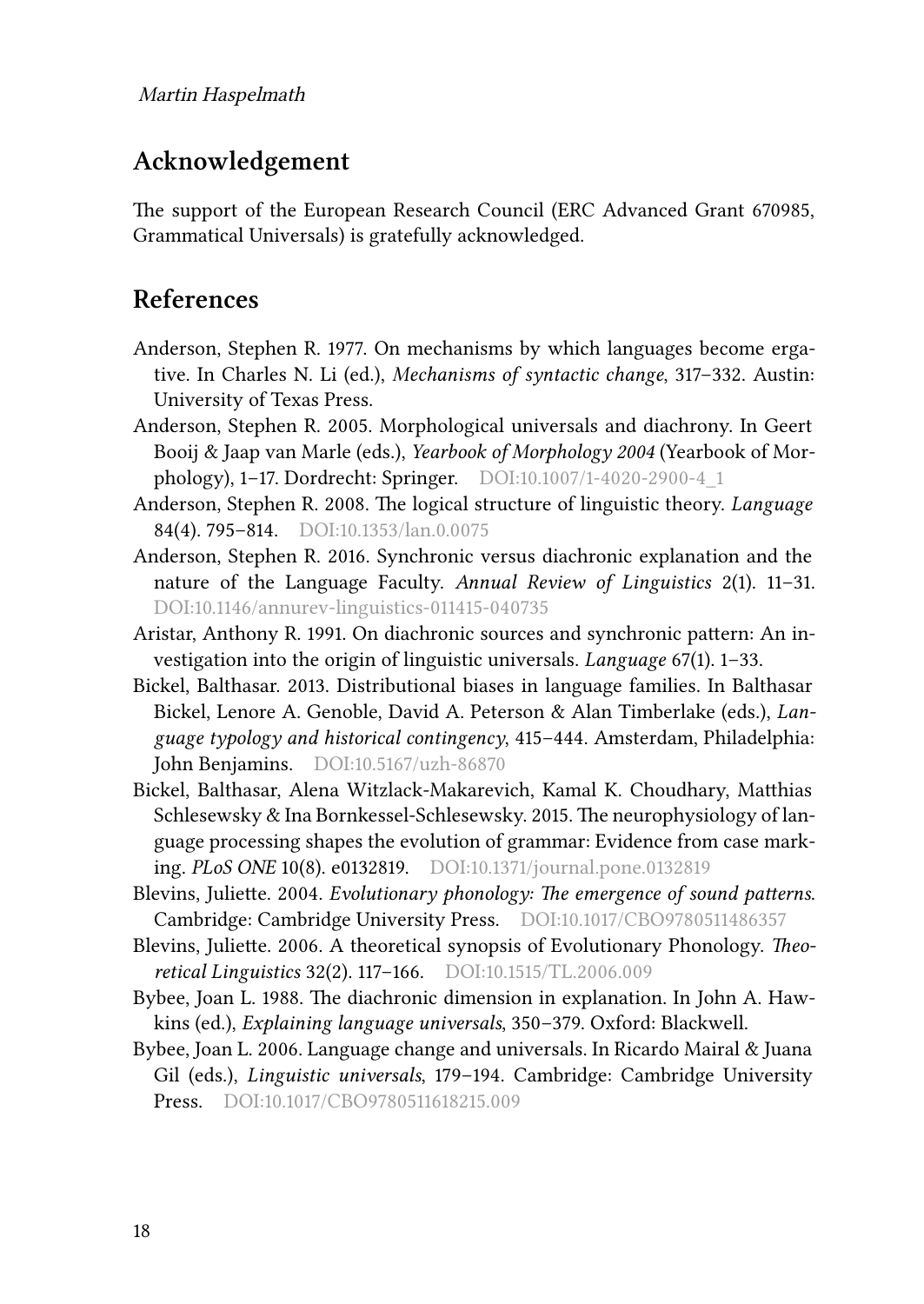- <span id="page-18-12"></span>Bybee, Joan L. 2007. Introduction. In Joan L. Bybee (ed.), *Frequency of use and the organization of language*, 5–22. Oxford: Oxford University Press. DOI:[10.1093/](http://dx.doi.org/10.1093/acprof:oso/9780195301571.001.0001) [acprof:oso/9780195301571.001.0001](http://dx.doi.org/10.1093/acprof:oso/9780195301571.001.0001)
- <span id="page-18-11"></span>Bybee, Joan L. 2008. Formal universals as emergent phenomena: The origins of structure preservation. In Jeff Good (ed.), *Linguistic universals and language change*, 108–121. Oxford: Oxford University Press. DOI:[10.1093/acprof:oso/](http://dx.doi.org/10.1093/acprof:oso/9780199298495.003.0005) [9780199298495.003.0005](http://dx.doi.org/10.1093/acprof:oso/9780199298495.003.0005)
- <span id="page-18-7"></span>Bybee, Joan L. 2010. *Language, usage and cognition*. Cambridge: Cambridge University Press. DOI:[10.1017/CBO9780511750526.011](http://dx.doi.org/10.1017/CBO9780511750526.011)
- <span id="page-18-10"></span>Bybee, Joan L., Revere D. Perkins & William Pagliuca. 1994. *The evolution of grammar: Tense, aspect and modality in the languages of the world*. Chicago: University of Chicago Press.
- <span id="page-18-0"></span>Chomsky, Noam A. 1981. *Lectures on government and binding*. Dordrecht: Foris.
- <span id="page-18-9"></span>Cinque, Guglielmo. 1999. *Adverbs and functional heads: A cross-linguistic approach*. New York, Oxford: Oxford University Press.
- <span id="page-18-2"></span>Collins, Jeremy. 2019. Some language universals are historical accidents. In Karsten Schmidtke-Bode, Natalia Levshina, Susanne Maria Michaelis & Ilja A. Seržant (eds.), *Explanation in typology: Diachronic sources, functional motivations and the nature of the evidence*, 47–61. Berlin: Language Science Press. DOI[:10.5281/zenodo.2583808](http://dx.doi.org/10.5281/zenodo.2583808)
- <span id="page-18-1"></span>Comrie, Bernard. 1989. *Language universals and linguistic typology: Syntax and morphology*. 2nd edn. Chicago: University of Chicago Press.
- <span id="page-18-6"></span>Creissels, Denis. 2008. Direct and indirect explanations of typological regularities: The case of alignment variations. *Folia Linguistica* 42(1). 1–38. DOI[:10.1515/FLIN.2008.1](http://dx.doi.org/10.1515/FLIN.2008.1)
- <span id="page-18-8"></span>Creissels, Denis. 2014. Functive phrases in typological and diachronic perspective. *Studies in Language* 38(3). 605–647. DOI:[10.1075/sl.38.3.07cre](http://dx.doi.org/10.1075/sl.38.3.07cre)
- <span id="page-18-3"></span>Cristofaro, Sonia. 2012. Cognitive explanations, distributional evidence, and diachrony. *Studies in Language* 36(3). 645–670. DOI[:10.1075/sl.36.3.07cri](http://dx.doi.org/10.1075/sl.36.3.07cri)
- <span id="page-18-4"></span>Cristofaro, Sonia. 2013. The referential hierarchy: Reviewing the evidence in diachronic perspective. In Dik Bakker & Martin Haspelmath (eds.), *Languages across boundaries: Studies in memory of Anna Siewierska*, 69–93. Berlin: De Gruyter Mouton. DOI:[10.1515/9783110331127.69](http://dx.doi.org/10.1515/9783110331127.69)
- <span id="page-18-5"></span>Cristofaro, Sonia. 2014. Competing motivation models and diachrony: What evidence for what motivations? In Brian MacWhinney, Andrej L. Malchukov & Edith A. Moravcsik (eds.), *Competing motivations in grammar and usage*, 282–298. Oxford: Oxford University Press. DOI:[10.1093/ acprof:oso/](http://dx.doi.org/10.1093/acprof:oso/9780198709848.001.0001) [9780198709848.001.0001](http://dx.doi.org/10.1093/acprof:oso/9780198709848.001.0001)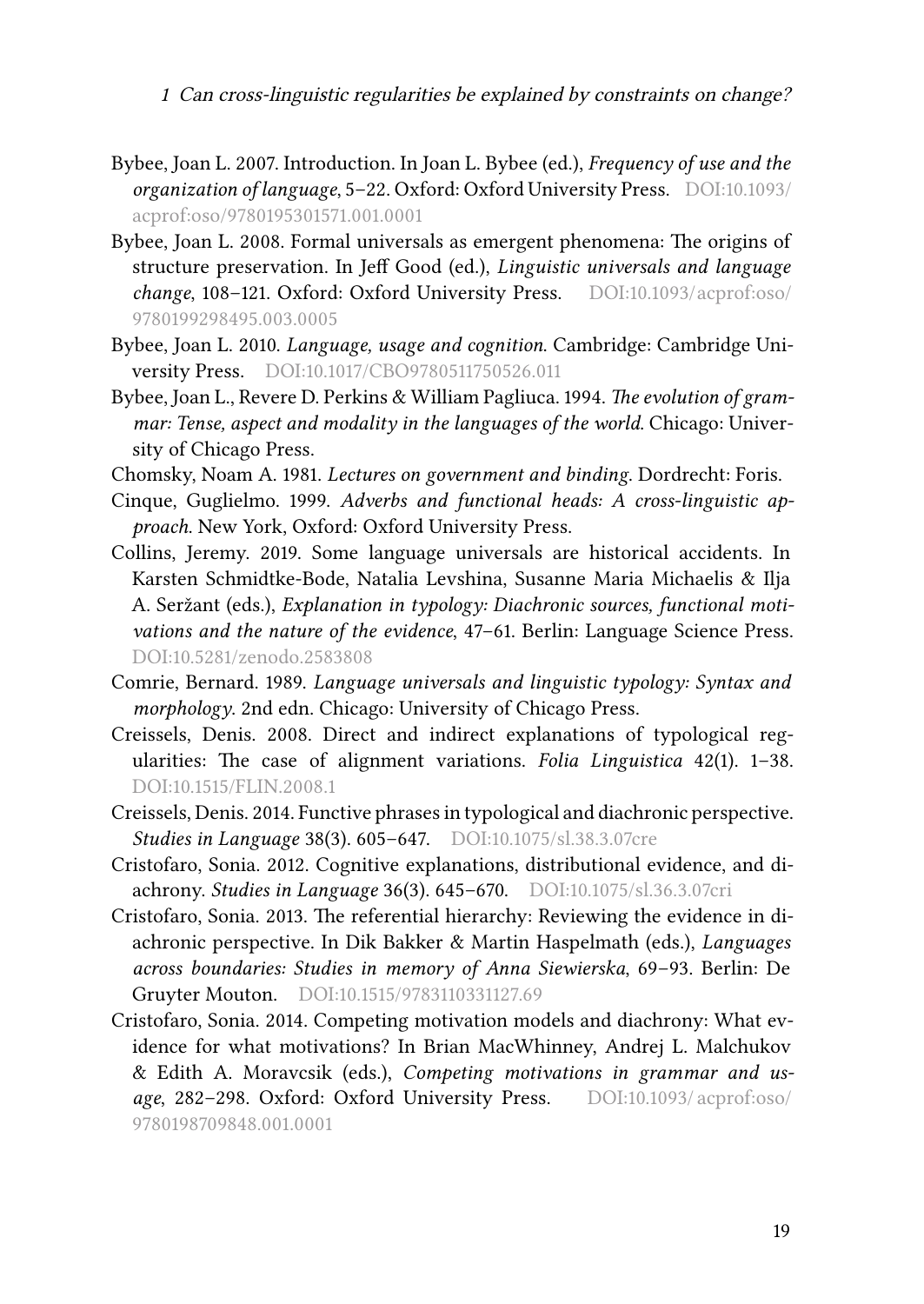- <span id="page-19-13"></span>Cristofaro, Sonia. 2017. Implicational universals and dependencies. In Nick J. Enfield (ed.), *Dependencies in language: On the causal ontology of linguistic systems*, 9-22. Berlin: Language Science Press. DOI:[10.5281/zenodo.573777](http://dx.doi.org/10.5281/zenodo.573777)
- <span id="page-19-12"></span>Croft, William. 1991. *Syntactic categories and grammatical relations: The cognitive organization of information*. Chicago: University of Chicago Press.
- <span id="page-19-9"></span>De Boer, Bart. 2001. *The origins of vowel systems*. Oxford: Oxford University Press.
- <span id="page-19-2"></span>Dik, Simon C. 1997. *The theory of functional grammar. Part 1: The structure of the clause*. Kees Hengeveld (ed.). 2nd edn. Berlin, New York: Mouton de Gruyter.
- <span id="page-19-1"></span>Dixon, R. M. W. 1994. *Ergativity*. Cambridge: Cambridge University Press. DOI:[10.1017/CBO9780511611896](http://dx.doi.org/10.1017/CBO9780511611896)
- <span id="page-19-11"></span>Dressler, Wolfgang U., Willi Mayerthaler, Oswalt Panagl & Wolfgang U. Wurzel. 1987. *Leitmotifs in natural morphology*. Amsterdam, Philadelphia: John Benjamins. DOI:[10.1075/slcs.10](http://dx.doi.org/10.1075/slcs.10)
- <span id="page-19-5"></span>Dryer, Matthew S. 1992. The Greenbergian word order correlations. *Language* 68(1). 81–138. DOI:[10.1353/lan.1992.0028](http://dx.doi.org/10.1353/lan.1992.0028)
- <span id="page-19-6"></span>Dryer, Matthew S. 2019. Grammaticalization accounts of word order correlations. In Karsten Schmidtke-Bode, Natalia Levshina, Susanne Maria Michaelis & Ilja A. Seržant (eds.), *Explanation in typology: Diachronic sources, functional motivations and the nature of the evidence*, 63–95. Berlin: Language Science Press. DOI:[10.5281/zenodo.2583810](http://dx.doi.org/10.5281/zenodo.2583810)
- <span id="page-19-3"></span>Foley, William A. & Robert D. Jr. Van Valin. 1984. *Functional syntax and universal grammar*. Cambridge: Cambridge University Press.
- <span id="page-19-14"></span>Garrett, Andrew. 1990. The origin of NP split ergativity. *Language* 66(2). 261–296. DOI:[10.2307/414887](http://dx.doi.org/10.2307/414887)
- <span id="page-19-8"></span>Gildea, Spike & Fernando Zúñiga. 2016. Referential hierarchies: A new look at some historical and typological patterns. *Linguistics* 54(3). 483–529. DOI:[10.1515/ling-2016-0007](http://dx.doi.org/10.1515/ling-2016-0007)
- <span id="page-19-7"></span>Givón, Talmy. 1979. *On understanding grammar*. New York: Academic Press. DOI:[10.1075/z.213](http://dx.doi.org/10.1075/z.213)
- <span id="page-19-10"></span>Good, Jeff. 2008. Introduction. In Jeff Good (ed.), *Linguistic universals and language change*, 1–19. Oxford: Oxford University Press. DOI:[10.1093/acprof:oso/](http://dx.doi.org/10.1093/acprof:oso/9780199298495.003.0001) [9780199298495.003.0001](http://dx.doi.org/10.1093/acprof:oso/9780199298495.003.0001)
- <span id="page-19-0"></span>Greenberg, Joseph H. 1963. Some universals of grammar with particular reference to the order of meaningful elements. In Joseph H. Greenberg (ed.), *Universals of language*, 58–90. Cambridge, MA: MIT Press.
- <span id="page-19-4"></span>Greenberg, Joseph H. 1969. Some methods of dynamic comparison in linguistics. In Jan Puhvel (ed.), *Substance and structure of language*, 147–203. Berkeley: University of California Press.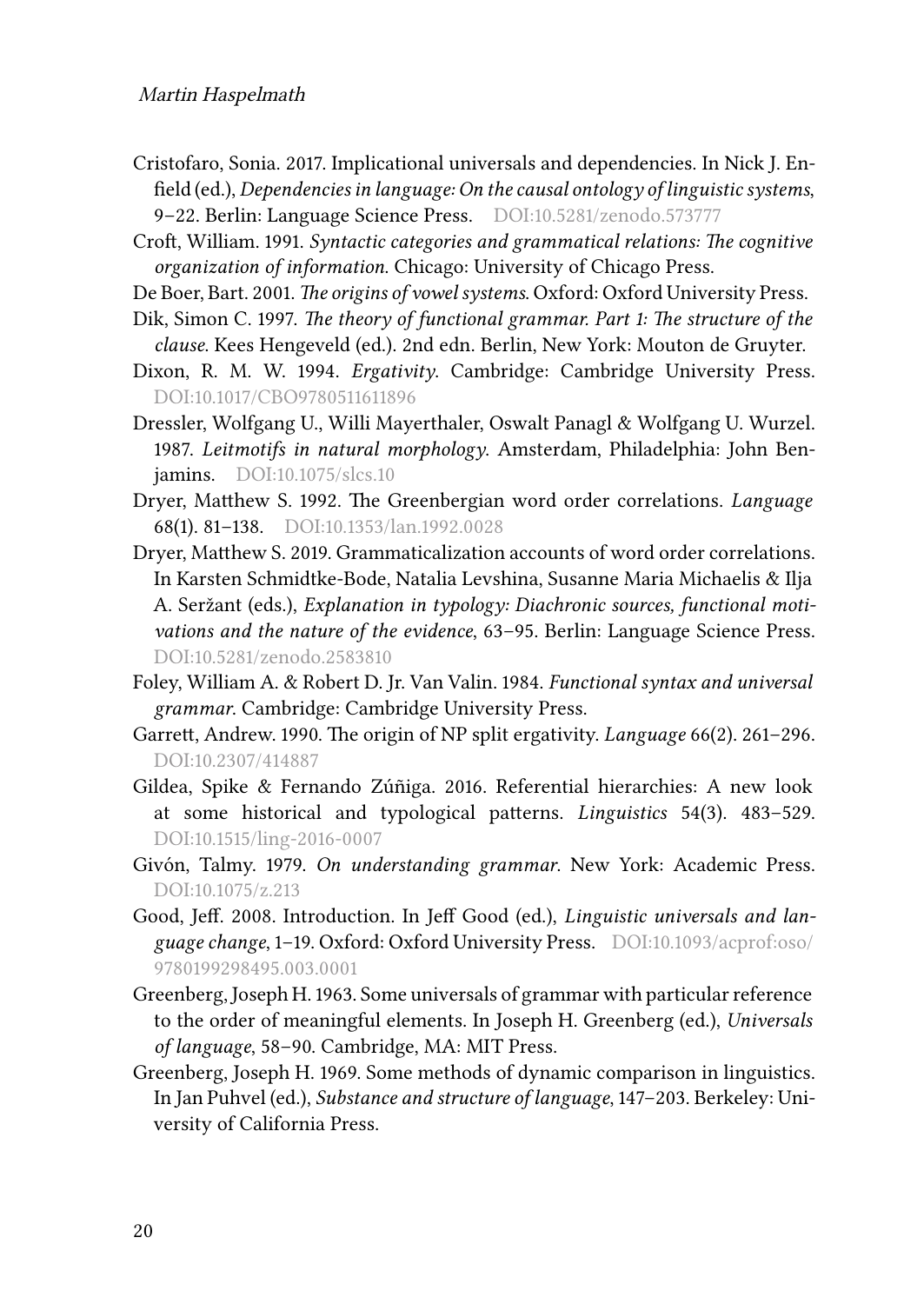- <span id="page-20-3"></span>Greenberg, Joseph H. 1978. Diachrony, synchrony and language universals. In Joseph H. Greenberg, Charles A. Ferguson & Edith A. Moravcsik (eds.), *Universals of human language I: Method and theory*, 61–92. Stanford: Stanford University Press.
- <span id="page-20-5"></span>Haspelmath, Martin. 1999a. Optimality and diachronic adaptation. *Zeitschrift für Sprachwissenschaft* 18(2). 180–205. DOI[:10.1515/zfsw.1999.18.2.180](http://dx.doi.org/10.1515/zfsw.1999.18.2.180)
- <span id="page-20-6"></span>Haspelmath, Martin. 1999b. Why is grammaticalization irreversible? *Linguistics* 37(6). 1043–1068. DOI[:10.1515/ling.37.6.1043](http://dx.doi.org/10.1515/ling.37.6.1043)
- Haspelmath, Martin. 2004. On directionality in language change with particular reference to grammaticalization. In Olga Fischer, Muriel Norde & Harry Perridon (eds.), *Up and down the cline: The nature of grammaticalization*, 17–44. Amsterdam, Philadelphia: John Benjamins. DOI[:10.1075/tsl.59.03has](http://dx.doi.org/10.1075/tsl.59.03has)
- <span id="page-20-10"></span>Haspelmath, Martin. 2008. Frequency vs. iconicity in explaining grammatical asymmetries. *Cognitive Linguistics* 19(1). 1–33. DOI[:10.1515/COG.2008.001](http://dx.doi.org/10.1515/COG.2008.001)
- <span id="page-20-4"></span>Haspelmath, Martin. 2014. Comparative syntax. In Andrew Carnie, Yosuke Sato & Dan Siddiqi (eds.), *The Routledge handbook of syntax*, 490–508. London: Routledge. DOI:[10.4324/9781315796604.ch24](http://dx.doi.org/10.4324/9781315796604.ch24)
- <span id="page-20-8"></span>Haspelmath, Martin. 2017. Explaining alienability contrasts in adpossessive constructions: Predictability vs. iconicity. *Zeitschrift für Sprachwissenschaft* 36(2). DOI[:10.1515/zfs-2017-0009](http://dx.doi.org/10.1515/zfs-2017-0009)
- <span id="page-20-0"></span>Hawkins, John A. 2014. *Cross-linguistic variation and efficiency*. Oxford: Oxford University Press. DOI[:10.1093/acprof:oso/9780199664993.001.0001](http://dx.doi.org/10.1093/acprof:oso/9780199664993.001.0001)
- <span id="page-20-7"></span>Heine, Bernd, Ulrike Claudi & Friederike Hünnemeyer. 1991. *Grammaticalization: A conceptual framework*. Chicago: University of Chicago Press.
- <span id="page-20-11"></span>Henrich, Joseph, Robert Boyd & Peter J. Richerson. 2012. The puzzle of monogamous marriage. *Phil. Trans. R. Soc. B* 367(1589). 657–669. DOI:[10.1098/rstb.](http://dx.doi.org/10.1098/rstb.2011.0290) [2011.0290](http://dx.doi.org/10.1098/rstb.2011.0290)
- <span id="page-20-12"></span>Jackendoff, Ray S. 2002. *Foundations of language*. Oxford: Oxford University Press. DOI:[10.1093/acprof:oso/9780198270126.001.0001](http://dx.doi.org/10.1093/acprof:oso/9780198270126.001.0001)
- <span id="page-20-1"></span>Keenan, Edward L. & Bernard Comrie. 1977. Noun phrase accessibility and universal grammar. *Linguistic Inquiry* 8(1). 63–99.
- <span id="page-20-9"></span>Kiparsky, Paul. 2008. Universals constrain change; change results in typological generalizations. In Jeff Good (ed.), *Linguistic universals and language change*, 23–53. Oxford: Oxford University Press. DOI[:10.1093/acprof:oso/](http://dx.doi.org/10.1093/acprof:oso/9780199298495.003.0002) [9780199298495.003.0002](http://dx.doi.org/10.1093/acprof:oso/9780199298495.003.0002)
- <span id="page-20-2"></span>Lehmann, Christian. 2015[1982]. *Thoughts on grammaticalization*. 3rd edn. Berlin: Language Science Press. DOI[:10.17169/langsci.b88.99](http://dx.doi.org/10.17169/langsci.b88.99)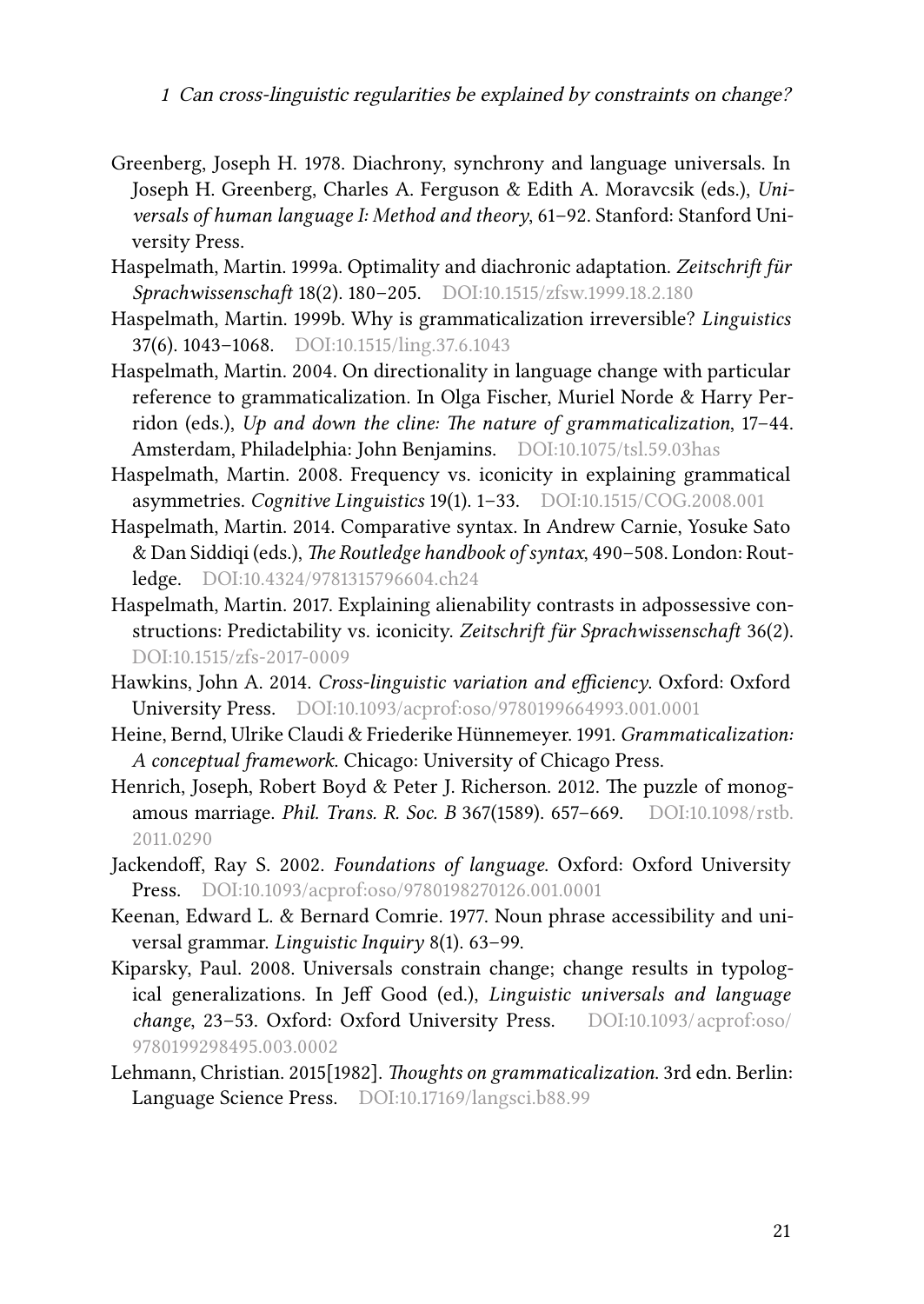- <span id="page-21-9"></span>Levshina, Natalia. 2019. Linguistic Frankenstein, or How to test universal constraints without real languages. In Karsten Schmidtke-Bode, Natalia Levshina, Susanne Maria Michaelis & Ilja A. Seržant (eds.), *Explanation in typology: Diachronic sources, functional motivations and the nature of the evidence*, 203–221. Berlin: Language Science Press. DOI[:10.5281/zenodo.2583820](http://dx.doi.org/10.5281/zenodo.2583820)
- <span id="page-21-5"></span>Malchukov, Andrej L. 2008. Animacy and asymmetries in differential case marking. *Lingua* 118(2). 203–221. DOI[:10.1016/j.lingua.2007.02.005](http://dx.doi.org/10.1016/j.lingua.2007.02.005)
- <span id="page-21-6"></span>Newmeyer, Frederick J. 1998. *Language form and language function*. Cambridge, MA: MIT Press.
- <span id="page-21-10"></span>Paciotti, Brian, Tim Waring, Mark Lubell, Billy Baum, Richard McElreath, Ed Edsten, Charles Efferson & Peter J. Richerson. 2011. Are religious individuals more generous, trusting, and cooperative? An experimental test of the effect of religion on prosociality. In Lionel Obadia & Donald C. Wood (eds.), *The economics of religion: Anthropological approaches*, 267–305. Bardford: Emerald Group Publishing Limited. DOI[:10.1108/S0190-1281\(2011\)0000031014](http://dx.doi.org/10.1108/S0190-1281(2011)0000031014)
- <span id="page-21-8"></span>Plank, Frans. 2007. Extent and limits of linguistic diversity as the remit of typology – but through constraints on what is diversity limited? *Linguistic Typology* 11(1). 43–68. DOI:[10.1515/LINGTY.2007.005](http://dx.doi.org/10.1515/LINGTY.2007.005)
- <span id="page-21-11"></span>Ronneberger-Sibold, Elke. 2014. Tuning morphosemantic transparency by shortening. In Franz Rainer, Francesco Gardani, Hans Christian Luschützky & Wolfgang U. Dressler (eds.), *Morphology and meaning: Selected papers from the 15th International Morphology Meeting, Vienna, February 2012*, 275–287. Amsterdam, Philadelphia: John Benjamins. DOI:[10.1075/cilt.327.19ron](http://dx.doi.org/10.1075/cilt.327.19ron)
- <span id="page-21-1"></span>Sapir, Edward. 1921. *Language: An introduction to the study of speech*. New York: Harcourt Brace.
- <span id="page-21-0"></span>Schleicher, August. 1850. *Die Sprachen Europas in systematischer Uebersicht*. Bonn: H. B. König. DOI[:10.1075/acil.4](http://dx.doi.org/10.1075/acil.4)
- <span id="page-21-7"></span>Smith, Peter W., Beata Moskal, Ting Xu, Jungmin Kang & Jonathan Bobaljik. 2018. Case and number suppletion in pronouns. *Natural Language & Linguistic Theory, First Online*. DOI[:10.1007/s11049-018-9425-0](http://dx.doi.org/10.1007/s11049-018-9425-0)
- <span id="page-21-2"></span>Stassen, Leon. 1985. *Comparison and universal grammar*. Oxford, New York: Blackwell.
- <span id="page-21-3"></span>Timberlake, Alan. 2003. Review of "G. C. Corbett: Number (2000)" and of "G. Senft (ed.): Systems of nominal classification (2000)". *Journal of Linguistics* 29. 189–195. DOI[:10.1017/S002222670225197X](http://dx.doi.org/10.1017/S002222670225197X)
- <span id="page-21-4"></span>Tomlin, Russell S. 1986. *Basic word order: Functional principles*. London: Croom Helm. DOI[:10.4324/9781315857466](http://dx.doi.org/10.4324/9781315857466)